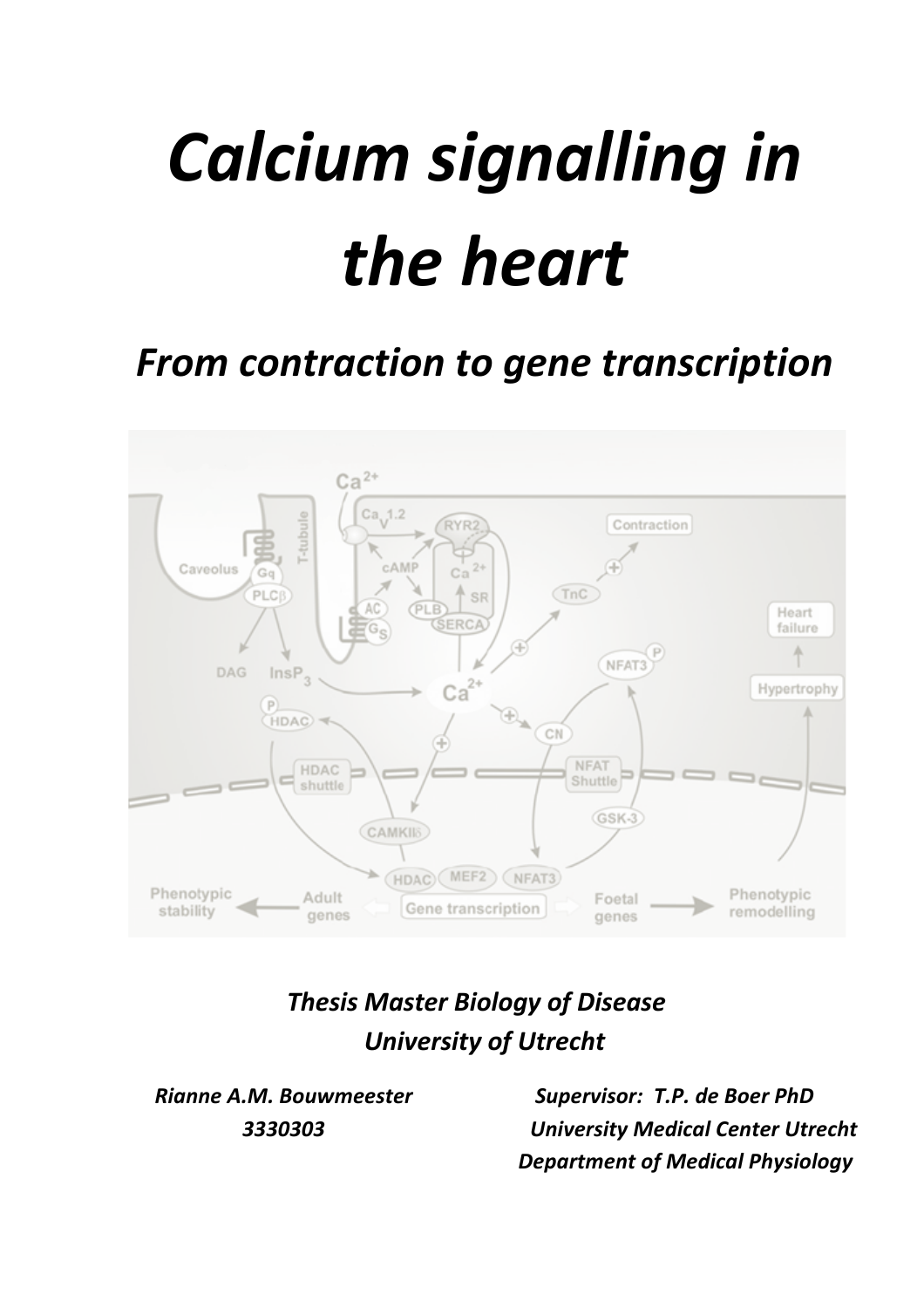| <b>Content</b> |
|----------------|
|----------------|

| <b>List of abbreviations</b>                 |                             | 3  |
|----------------------------------------------|-----------------------------|----|
| <b>Abstract</b>                              |                             | 4  |
| <b>Introduction</b>                          |                             | 5  |
| EC-coupling                                  |                             |    |
| Heart failure                                |                             |    |
| One ion: many functions                      |                             |    |
| Cytosolic calcium homeostasis                |                             | 7  |
| Release mechanism                            | <b>CICR</b>                 |    |
| Uptake mechanisms SERCA                      |                             | 9  |
|                                              | <b>NCX</b>                  | 10 |
|                                              | Mitochondria (MCU)          | 10 |
|                                              | Golgi apparatus (SPCA)      | 11 |
|                                              | Extracellular storage (SCA) | 11 |
| <b>Calcium across the nuclear Envelope</b>   |                             | 13 |
| Active transport                             |                             |    |
| Diffusion via NPC                            |                             |    |
| <b>Nuclear targets of Calcium signalling</b> |                             | 15 |
| Altered transcription factor responses       |                             | 15 |
| Changes in DNA condensation                  |                             | 16 |
| An example: NFAT signalling                  |                             | 17 |
| <b>Heart failure; Causes of hypertrophy</b>  |                             | 18 |
| Abnormalities in SR-related proteins         |                             |    |
| <b>Discussion</b>                            |                             | 20 |
| <b>References</b>                            |                             | 21 |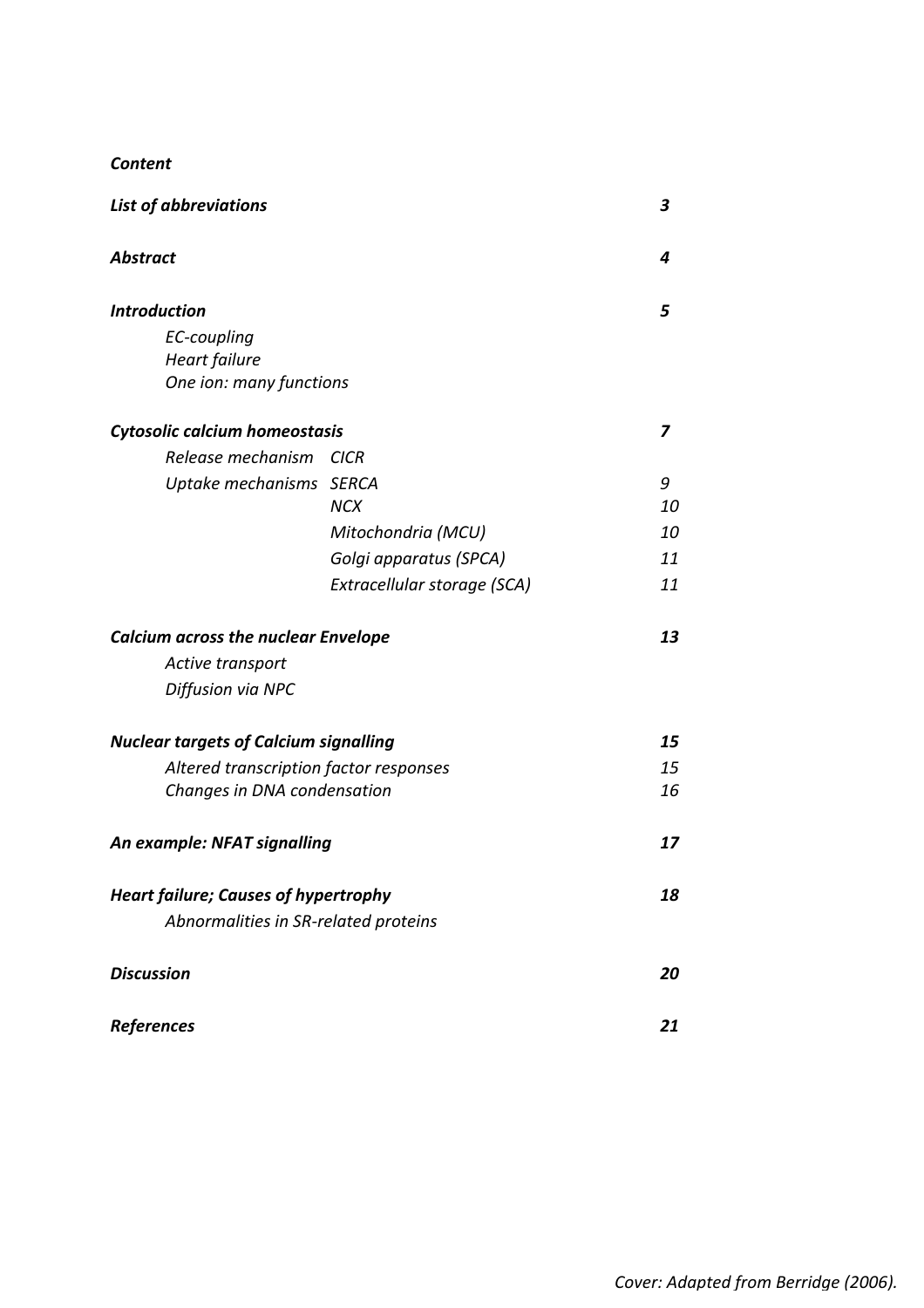#### *Abbreviation
list:*

| $Ca2+$          | Calcium                                                                        |
|-----------------|--------------------------------------------------------------------------------|
| $[Ca^{2+}]_{x}$ | Calcium concentration in a certain region                                      |
| CaM             | Calmodulin                                                                     |
| CaMK            | CaM kinase                                                                     |
| <b>CICR</b>     | Calcium induced calcium release                                                |
| Cn              | Calcineurin                                                                    |
| Cq              | Calsequestrin                                                                  |
| <b>CRAC</b>     | Calcium release-activated channel                                              |
| <b>CREB</b>     | cAMP response element-binding, is a transcription factor.                      |
| <b>CPB</b>      | CREB binding protein                                                           |
| <b>DAG</b>      | Diacylglycerol                                                                 |
| EC-coupling     | Excitation-contraction coupling                                                |
| ER              | Endoplasmic reticulum; in non-contractile cells                                |
| ET-coupling     | Excitation-transcription coupling                                              |
| HF              | <b>Heart failure</b>                                                           |
| IP <sub>3</sub> | Inositol 1,4,5-Triphosphate                                                    |
| $IP_3R$         | $IP3$ receptor                                                                 |
| <b>JCN</b>      | Junctin                                                                        |
| <b>MCU</b>      | Mitochondrial Ca <sup>2+</sup> Uniporter                                       |
| <b>NAADP</b>    | Nicotinic acid adenine dinucleotide phosphate                                  |
| <b>NCX</b>      | Na <sup>+</sup> /Ca <sup>2+</sup> -exchanger                                   |
| <b>NE</b>       | Nuclear envelope                                                               |
| <b>NFAT</b>     | Nuclear factor activated T-cells                                               |
| <b>NFKB</b>     | Nuclear factor kappa-light-chain-enhancer of activated B-cells; TF             |
| <b>PKA</b>      | Protein kinase A; cAMP dependent enzyme                                        |
| <b>PKC</b>      | Protein kinase C; activated by increase [DAG] or $[Ca^{2+}]$                   |
| PLB             | Phospholamban, inhibitor of SERCA activity                                     |
| <b>PLC</b>      | Phospholipase C;                                                               |
|                 | activated by G-protein coupled receptors to adenylyl cyclase to generate cAMP. |
| <b>PMCA</b>     | Plasma membrane Ca <sup>2+</sup> ATPase                                        |
| <b>PTM</b>      | Post translational modifications                                               |
| <b>RyR</b>      | Ryanodine receptor                                                             |
| <b>RTK</b>      | Receptor tyrosine kinase                                                       |
| <b>SERCA</b>    | SR/ER Ca <sup>2+</sup> ATPase                                                  |
| SR              | Sarcoplasmic reticulum; in muscle cells                                        |
| TF              | <b>Transcription factor</b>                                                    |
| <b>TRD</b>      | Triadin                                                                        |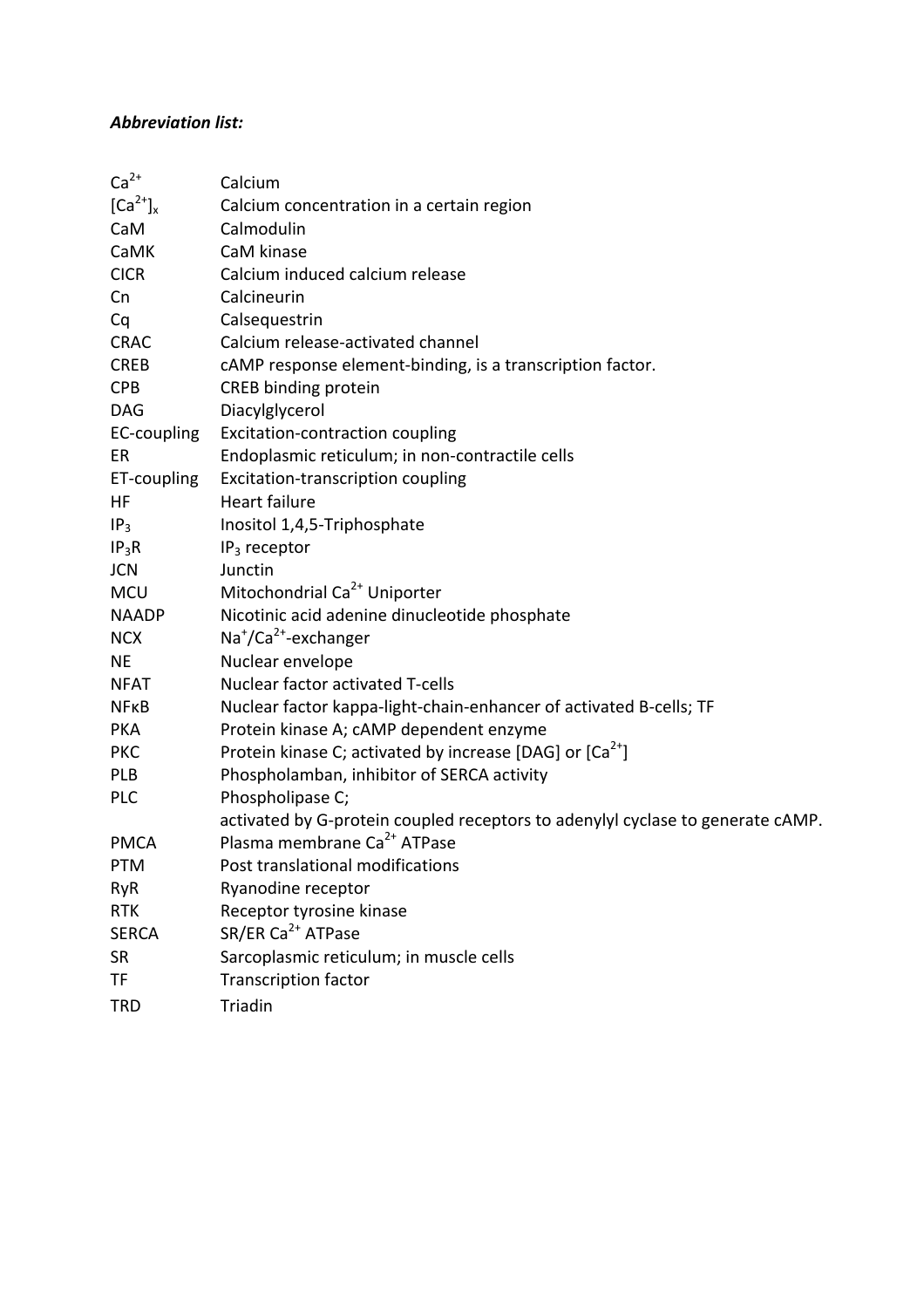#### *Abstract:*

*The
human
heart
contracts
approximately
75 times
per
minute
under resting
conditions.
These* contractions are mediated by fluctuations in cytosolic Ca<sup>2+</sup>concentration. In heart failure the *cardiomyocytes
are not
able
to
handle
these
Ca2+ signals
properly. As
a
consequence
the
heart*  starts to remodel, a process initiated by altered gene transcription. The regulation of these processes is mediated by one and the same signalling ion, i.e. Ca<sup>2+</sup>. This review will discuss Ca<sup>2+</sup> *handling mechanisms ranging from cytosolic Ca<sup>2+</sup> homeostasis and the regulation of gene expression
to
their
role
in
heart
failure.*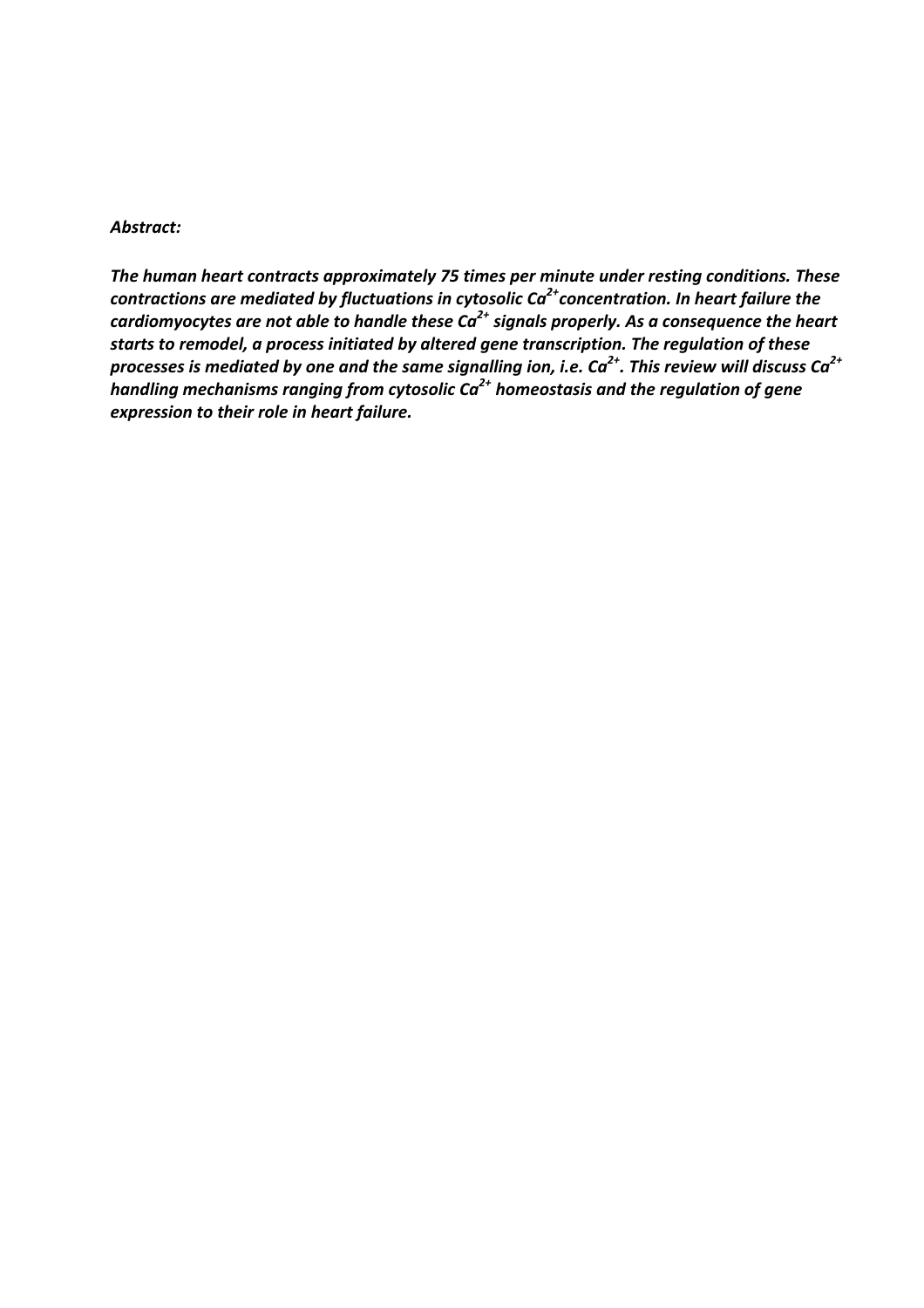#### *Introduction*

To be able to deliver oxygen to all organs, blood needs to be transported throughout the body. The circulation of blood is mediated by the rhythmic contractions of the heart. Under resting conditions
the
human
heart
beads
approximately
75 times
per
minute.

The cardiac rhythm is initiated by action potentials generated in the SA node that trigger voltage dependent, L-type Ca<sup>2+</sup> channels (LTCC). Opening of these channels causes Ca<sup>2+</sup> to enter the cytosol. Subsequently, the increased intracellular  $Ca^{2+}$  concentration is sensed by Ryanodine receptors (RyR), which open their  $Ca^{2+}$  release channels in the sarcoplasmic reticulum (SR) allowing significantly more Ca<sup>2+</sup> to enter the cytoplasm. This mechanism is called Ca<sup>2+</sup> induced Ca<sup>2+</sup> release (CICR). The released  $Ca^{2+}$  ions directly activate myofibrils as they bind to myofilament protein Troponin C. Troponin C functions as a  $Ca<sup>2+</sup>$  binding protein that controls other proteins under which Tropomyosin, the blocker of myosin binding sites on actin filaments. Upon  $Ca^{2+}$  stimulation Troponin C induces a conformational change in Tropomyosin, thereby unmasking these myosin binding sites. Due to cross-bridging of actin and myosin, a process energized by the hydrolysis of ATP, physical contraction is induced. This whole process is termed excitation-contraction (EC) coupling.
[1].
Key
players
in
EC‐coupling
are
illustrated
in
figure
1.



Figure 1: Overview of Ca<sup>2+</sup> pathways and transporters in EC-coupling. The inserted graph illustrates the timeline and slope of an action potential (AP), intracellular Ca<sup>2+</sup> concentration ([Ca]<sub>i</sub>) and contraction of the heart. (Picture adapted from Bers et al[2]).

To end contraction (and allow relaxation of cardiomyocytes) Ca<sup>2+</sup> ions must dissociate from Troponin
C
and
be
removed
from
the
cytosol.
This
cytosolic
decrease
is
mediated
by
five transporters knowing Sarco (Endo)plasmic Ca<sup>2+</sup>ATPase (SERCA), Na<sup>+</sup>/Ca<sup>2+</sup> Exchanger (NCX), Sarcolemma Ca<sup>2+</sup> ATPase (SCA), the secretory pathway Ca<sup>2+</sup> ATPase (SPCA) and the mitochondrial uniporter (MCU)[2]. (CICR and the main  $Ca^{2+}$  transporters will be further discussed below).

Besides removal of cytosolic  $Ca^{2+}$ , must RyR channels be closed. To this end Zima et al. demonstrated that  $Ca^{2+}$  release is robustly stopped when the SR  $Ca^{2+}$  content reaches an apparent threshold of 60% of diastolic  $[Ca^{2+}]_{SR}$  under resting conditions [3].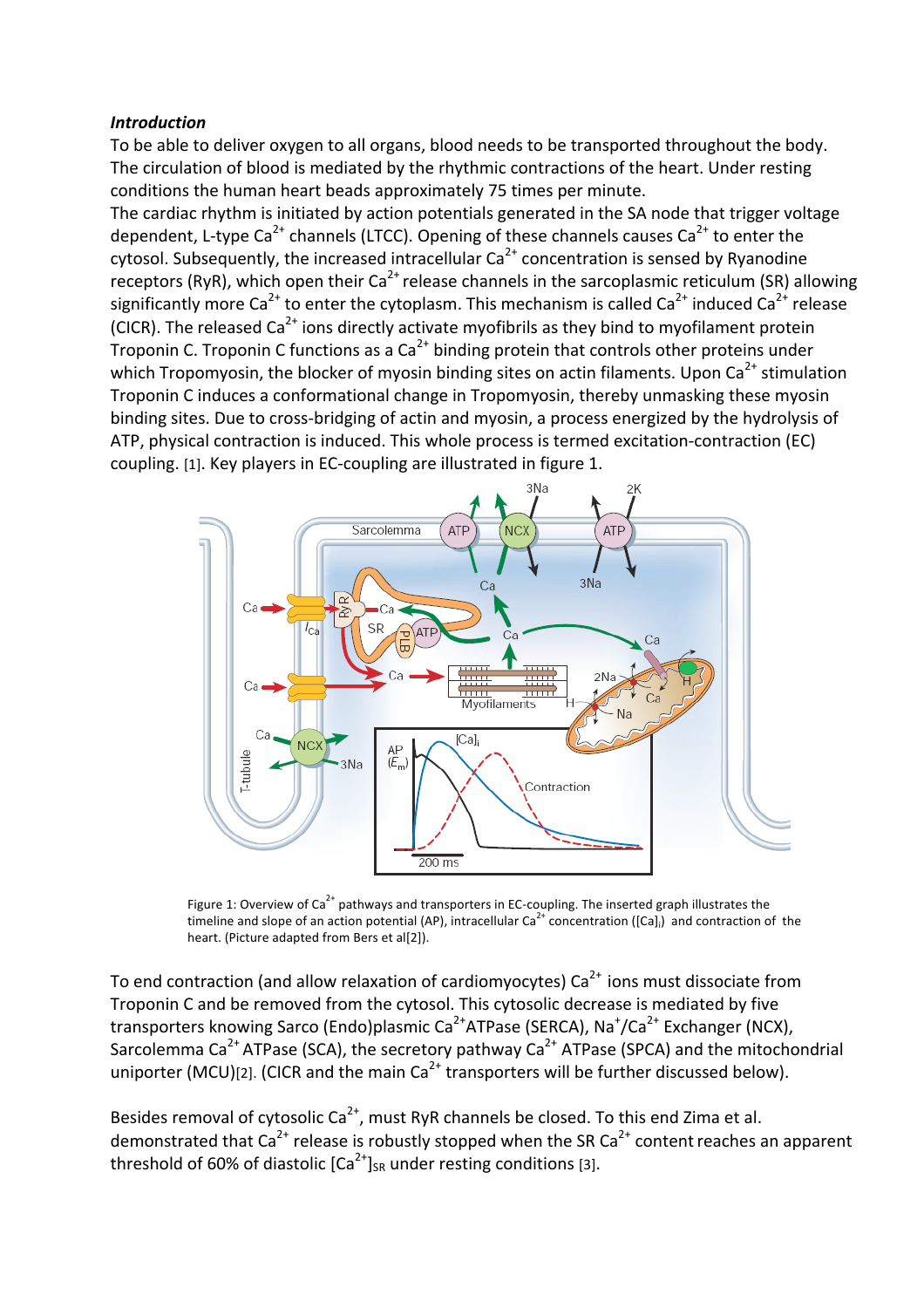#### *Heart
failure*

Heart failure (HF) is one of the major causes of human morbidity and mortality. During HF cardiomyocytes have a reduced ability to perform their function [4]. One of the central causes of HF is the incorrect handling of  $Ca<sup>2+</sup>$  by cardiomyocytes resulting in contractile dysfunction and arrhythmias (21. Incorrect Ca<sup>2+</sup> handling can be caused by alterations in the Ca<sup>2+</sup> amplitude, the duration of the Ca<sup>2+</sup> transient or decreased myofilament sensitivity due to acidosis, elevated phosphate or Mg<sup>2+</sup> concentrations (*i.e.* measurable parameters in ischemia).

The duration of  $Ca^{2+}$  transients can be affected by changes in the open probability of RyRs. This open probability of RyR is known to be increased when the Ca<sup>2+</sup> load in the SR ([Ca<sup>2+</sup>]<sub>SR</sub>) is high and could therefore induce spontaneous SR Ca<sup>2+</sup> release. A phenomenon known to trigger arrhythmias because cytoplasmic release of  $Ca<sup>2+</sup>$  can cause activation of the electrogenic NCX in the plasma membrane. Moreover, caffeine and certain inotropic drugs are known to increase myofilament sensitivity [2], due to their stimulating effect on these RyRs [5,6].

The amplitude of  $Ca^{2+}$  transients is known to be indirectly altered due to changes in the expression of  $Ca^{2+}$  handling genes. Normally approximately 70% of the  $[Ca^{2+}]$  is removed by SERCA, ~28% via NCX and the remainder via the slow systems (i.e. sarcolemma Ca<sup>2+</sup> ATPase and MCU (numbers correspond to human and rat)) [7,8]. During HF, the functional expression of NCX is increased whereas SERCA is dramatically reduced [9]. As a consequence the Ca<sup>2+</sup> load in the SR is reduced [10-12], thereby limiting  $Ca^{2+}$  release in processes such as CICR. Moreover the reduced expression of SERCA is known to be accompanied by a downregulation of RyRs [13]. The reduced  $\lceil Ca^{2+} \rceil_{SR}$  is considered to be the central cause of contractile dysfunction during HF [14].

#### *One
ion:
many
functions.*

As described above, Ca<sup>2+</sup> ions are involved in many cellular processes. How is it possible that one and the same ion is able to fulfill multiple roles within the same cell? How are Ca<sup>2+</sup> ions used to induce both rhythmic contraction of cardiomyocytes and regulate transcription of specific genes at the
same
time?

What are the key players in Ca<sup>2+</sup> homeostasis and which organelles are involved? Is the intracellular localization of these ions of special importance? Are the induced responses a direct effect of this ion, or are there intermediates that do the job? Are there stimulatory or co-activating proteins involved in these mechanisms? What is the main purpose of  $Ca<sup>2+</sup>$  in the cytosol and what is it in the nucleus? Are these mechanisms involved in heart failure?

The current review aims to clarify the regulation of  $Ca<sup>2+</sup>$  concentrations and localization within the cell. The main transport proteins,  $Ca<sup>2+</sup>$  release mechanisms, their inhibitors and stimulators will be discussed briefly, as well as the role of  $Ca<sup>2+</sup>$  in gene expression.

As an example of  $Ca^{2+}$  induced gene transcription, the NFAT-pathway from  $Ca^{2+}$  signal towards gene transcription will be explained. The most common consequences of improper handling of Ca<sup>2+</sup> in heart failure are described.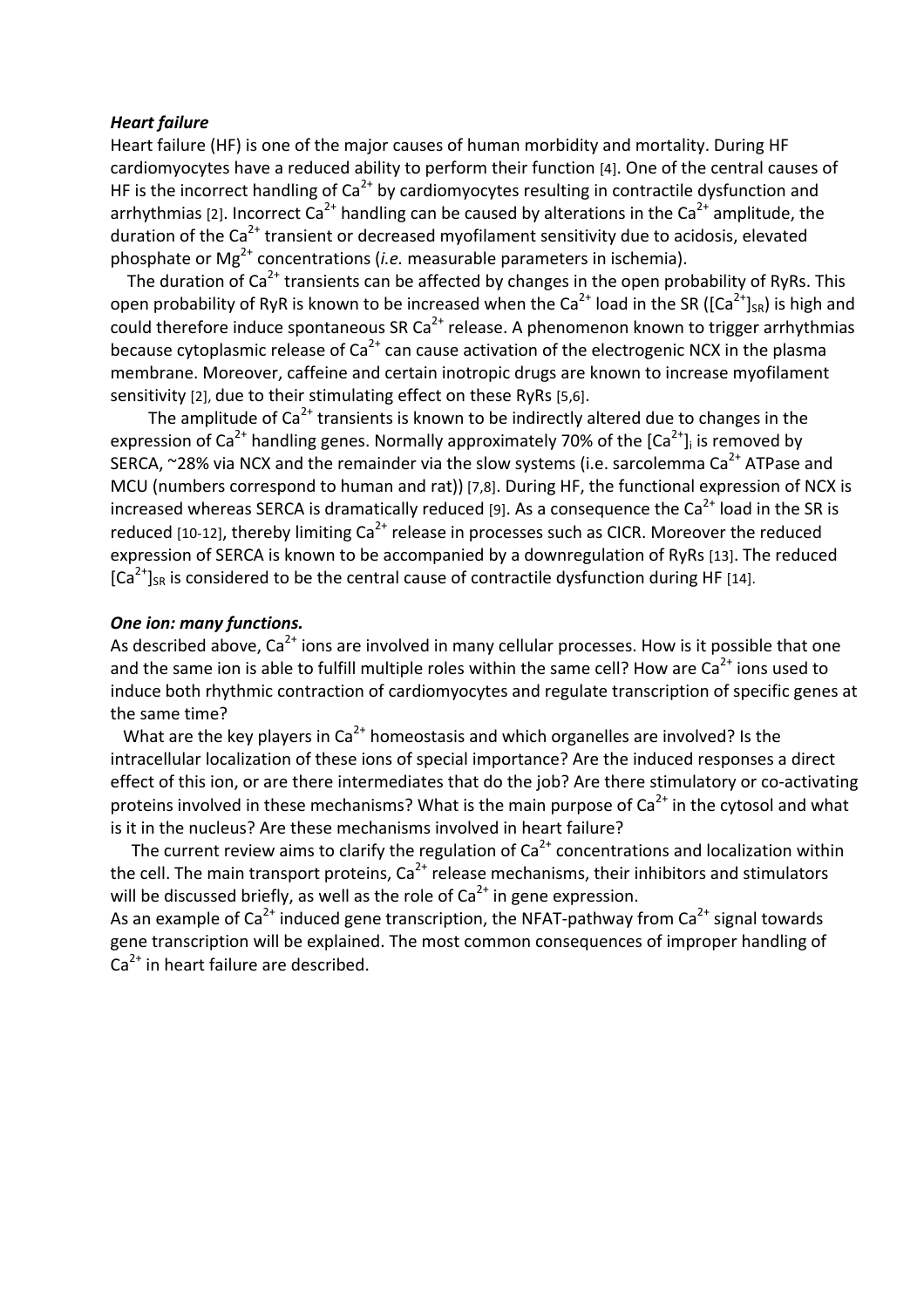#### *Calcium
homeostasis
in
the
cytosol.*

#### **Ca2+ release
mechanism:
CICR**

Once
the
action
potential
induces
a
depolarization
of
the
plasma
membrane
LTCCs
open. The entry of  $Ca^{2+}$  is sensed by binding of 4  $Ca^{2+}$  ions to the RyR that extends through the SR membrane. Neighboring RyRs subsequently open their channels due to the local, high  $\lceil Ca^{2+} \rceil$  or due to coupled gating [2]. During this process of  $Ca^{2+}$  induced  $Ca^{2+}$  release (CICR) the  $Ca^{2+}$ concentrations
of
approximately
100
nM
in
resting
cardiomyocytes,
raises
to
1
or
2
μM
during
the action
potential
[15].

In the heart RyRs form tetramers, in which each RyR is bound to a FK506-binding protein (FKBP12). FKBPs are known to diminish RyR channel activity [16]. Therefore blockage of the FKBP binding site results in increased  $Ca^{2+}$  release from the SR [15].

Furthermore RyRs form complexes with Triadin, calsequestrin and Junctin on the luminal side of the SR membrane. Together they sense and translate changes in luminal  $[Ca^{2+}]_{SR}$  to RyR<sub>2</sub> [17]. TRD acts as a scaffolding protein that concentrates calsequestrin (Cq) near the junctional phase in the SR, thereby enabling the RyR to sense and response to changes in  $[Ca<sup>2+</sup>]$ . However, others state that
TRD
directly
regulates
RyR
channel
activity [18].

Three
isoforms
of
TRD
have
been
found
in
human,
from
which
TRD‐1
(40
kDa)
is
most
abundant in heart [19]. Interaction with RyR-complexes occurs via the C-tail of TRD [17,19], which is characterized
by
a
KEKE
motif
(long
stretches
of
alternatively
positive
or
negatively
charged residues) that is considered to be the protein-protein binding domain. This interaction does not depend on charge or Ca<sup>2+</sup>, in contrast to interaction between TRD and Cq [20]. By concentrating Cq near the RyRs or due to a direct regulation of the channel activity,  $Ca^{2+}$  release is facilitated [17,20]. More details concerning the regulatory effects of the  $Ca^{2+}$  buffering protein Cq will be given below when the major uptake system SERCA is discussed.

Junctin (JNC) is a 26 kDa Cq binding protein localized in the SR membrane [21,22]. JCN and TRD have a similar topology, i.e. a cytosolic N-terminus, a single membrane spanning domain and a highly charged C-terminus at the luminal side of the SR. This luminal domain comprises a KEKE motif and is therefore a potential site for protein interaction. JCN, like TRD, is suggested to modulate RyR activity [18] and may affect the SR  $Ca<sup>2+</sup>$  load. Only the major difference between these two regulatory effectors is that JCN contains multiple Cq binding domains in contrast to a single binding
site
in
TRD
[20].

Besides activation by  $Ca^{2+}$  entering the cell through the LTCC in CICR, RyR activation is induced by stimulation with cyclic ADP-ribose (cADPR) or nicotinic acid adenine dinucleotide phosphate (NAADP) [23]. cADPR and NAADP are products from the same ancestor i.e. beta-NAD<sup>+</sup>, which itself is
not
able
to
activate
RyRs [24].

Sufficient levels of cADPR have mainly been found in non-RyR expressing cells, indicating that cADPR might as well be regarded as a relatively constant regulator of  $Ca<sup>2+</sup>$  signaling in different cell types [24]. Whereas NAADP is thought to have either a direct effect on type 1 RyRs (at least in muscle cells) or via a tightly bound protein [25]. NAADP was first discovered in sea urchin eggs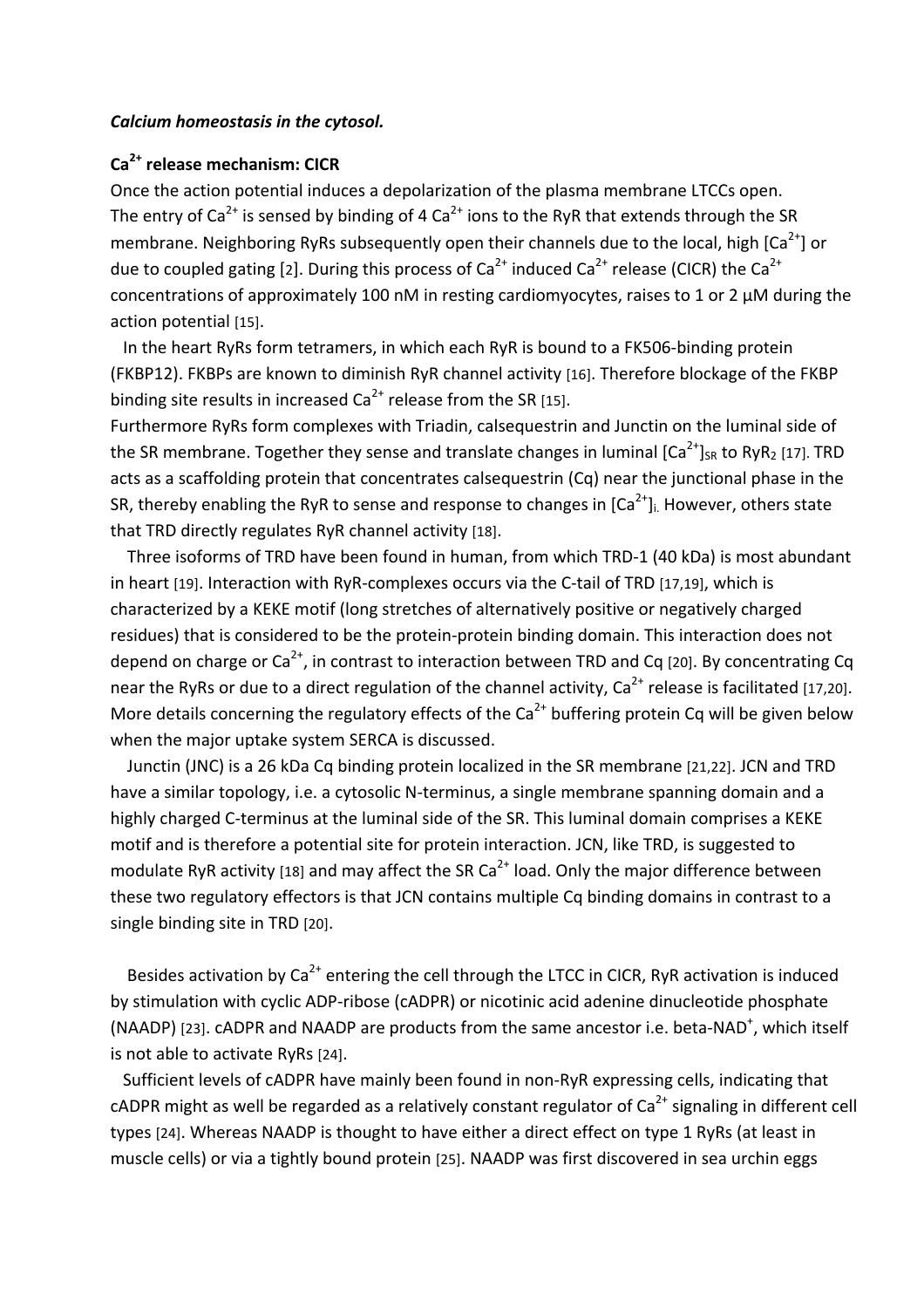[26,27] but
the
exact
mechanism
of
action
and
receptor
for
this
signaling
molecule
are
still
under investigation [24].

Besides NAADP and cADPR, also inositol-1,4,5-triphosphate (IP<sub>3</sub>) is able to trigger release of Ca<sup>2+</sup> from the SR [23]. IP<sub>3</sub> (and diacylglycerol (DAG)) are generated by PLC through the hydrolysis of PIP<sub>2</sub>. Both metabolites (IP<sub>3</sub> and DAG) are able to activate PKC. As a consequence, PKC is transferred towards the plasma membrane where it is (indirectly) involved in receptor desensitization, in modulating membrane structure events and regulating cell growth and transcription. Because PKC effects
are
indirect,
the
consequences of
activation
might
differ
between
cell
types.

The identification of IP<sub>3</sub> induced Ca<sup>2+</sup> release was done by Berridge and coworkers [28]. Later it was shown that IP<sub>3</sub> is able to trigger Ca<sup>2+</sup> release by interacting with the IP<sub>3</sub> receptor (IP<sub>3</sub>R), which is structurally and functionally analogous to the RyR [29]. Both receptors are Ca<sup>2+</sup> channels that facilitate transduction of extracellular stimuli into cytosolic Ca<sup>2+</sup> signals [30], although action potentials are not known to stimulate IP<sub>3</sub> production [2].

Binding of IP<sub>3</sub> to the IP<sub>3</sub>R initiates a conformational change, due to which the integral channel opens and  $Ca^{2+}$  ions enter the cytosol [24]. Although opening of IP<sub>3</sub>Rs requires IP<sub>3</sub> binding, channel activation is fine-tuned by the cytosolic  $|Ca^{2+}|\overline{31}$ . As a consequence  $Ca^{2+}$  release via IP<sub>3</sub>Rs (and RyRs) has a positive feedback on its own [32]. Inhibition of IP<sub>3</sub> induced Ca<sup>2+</sup> release is subsequently caused by the reduced  $[Ca^{2+}]_{SR}$  [33] as well as the increasing concentration of  $Ca^{2+}/CaM$  complexes in
the
cytosol
[34,
32].

Of note, the action of IP<sub>3</sub> is most likely restricted to a small area, as its lifetime is shortened by fast metabolization by enzymes which either add or remove phospho-groups [30]. An example is the addition of a phospho-group by  $Ca^{2+}$ -dependent kinase, thereby generating IP<sub>4</sub>. This metabolite is able to bind to GTPase-activating proteins of the Ras family that are known to modulate Ca<sup>2+</sup> release [35].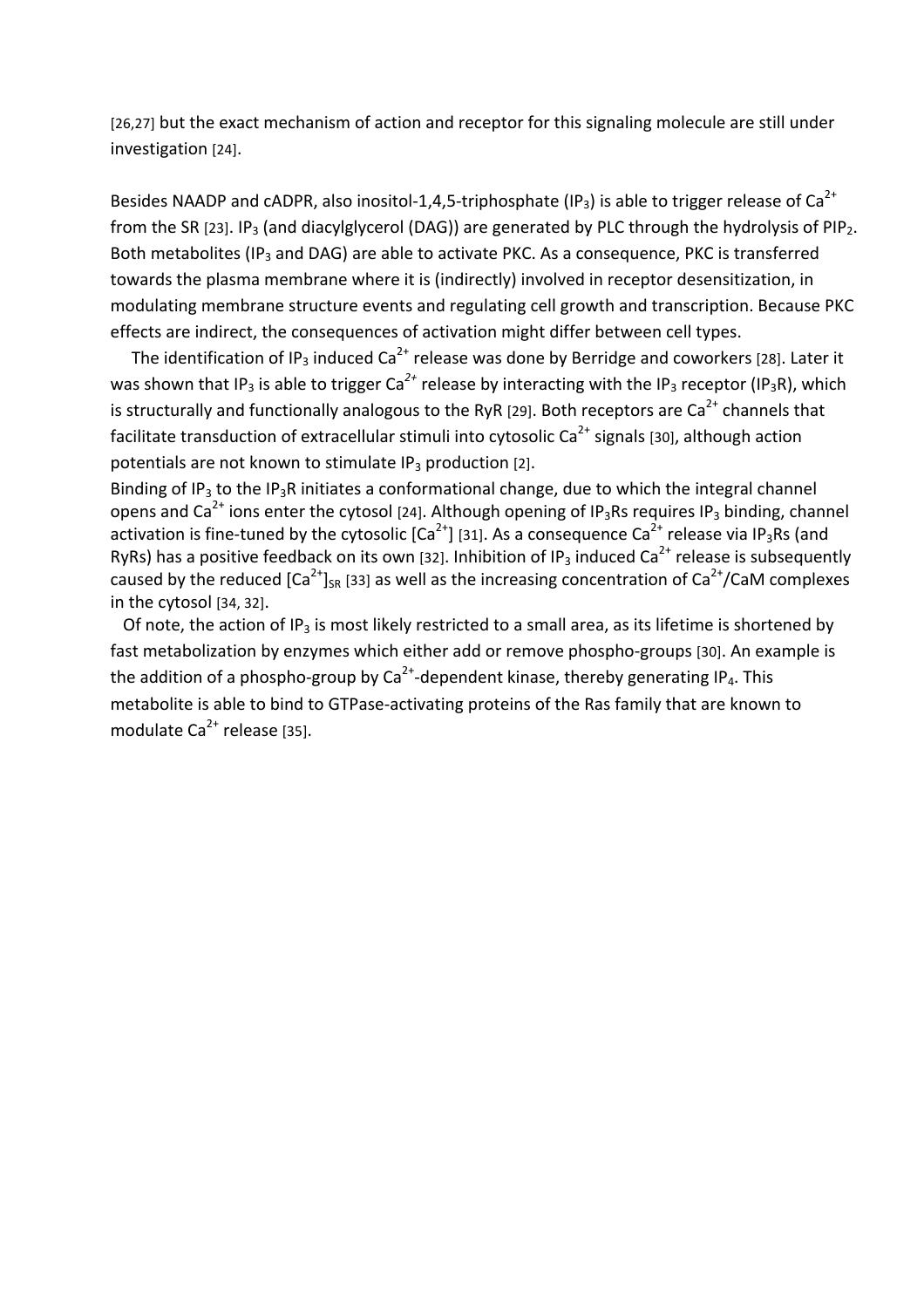#### **Ca2+ uptake
mechanisms**

In order to maintain a relatively constant  $[Ca^{2+}]$  in the cytosol,  $Ca^{2+}$  homeostasis requires both  $Ca^{2+}$ release (via CICR) and  $Ca^{2+}$  uptake. The decrease of cytosolic  $Ca^{2+}$  levels is mediated by five major pathways involving Sarco (Endo)plasmic Ca<sup>2+</sup>ATPase (SERCA), Na<sup>+</sup>/Ca<sup>2+</sup> Exchanger (NCX), mitochondrial uniporter (MCU), the Sarcolemma Ca<sup>2+</sup> ATPase (SCA) and a golgi specific ATPase (SPCA)
[2]. The
main
properties
of
these transporters will
be
discussed
briefly.

#### *SERCA*

SERCA is a P-type ATPase, that fulfills the adverse mechanism of CICR as it is responsible for the active uptake of  $Ca^{2+}$  in the SR, the golgi complex as well as in the nuclear envelope. A SERCA monomer consists of one peptide chain folded into four domains; a transmembrane domain containing 10 transmembrane helices and both  $Ca<sup>2+</sup>$  binding sites, and three cytosolic domains composed
of
the
nucleotide
binding
domain
and
2
actuator
domains.
These
actuator
domains contain SERCA's phosphorylation sites [36]. The  $Ca<sup>2+</sup>$  binding sites in the transmembrane domain have a high affinity for  $Ca^{2+}$  when exposed to the cytosol (E1 state), whereas the affinity is low when facing the SR lumen (E2 state).  $Ca^{2+}$  uptake by SERCA is energized by the hydrolysis of ATP [37,38].

The
activity
of
SERCA
is
regulated
by
two
types
of
proteins,
knowing
Calsequestrin
and phospholamban. Calsequestrin (Cq) stimulates SERCA activity, since it functions as a Ca<sup>2+</sup> buffering protein that is able to bind up to 20  $Ca^{2+}$  ions per molecule. The binding of  $Ca^{2+}$  to Cq is mediated by
the
electrostatic
attraction
to
negatively charged pockets that
are
formed
when Cq
proteins oligomerize. Due to the high binding capacity of Cq, the free luminal [Ca<sup>2+</sup>] is strongly reduced and consequently the  $Ca^{2+}$  gradients between the cytosol and storage organelles such as the SR are maintained
[2].

Cq expression is regulated at transcriptional level by Early growth response-1 (Egr-1) [39] in a cell type and tissue specific manner. Egr-1 therefore binds to the promoter site of Cq, a site overlapping the putative NFAT binding site. Overexpression of Cq results in downregulation of several proteins involved in CICR such as RyR, TRD and JCN [2]. Cq is of special importance in cardiac
cells,
since
mutations
in
Cq
are
associated
with
tachycardia,
cardiomyopathies
and
sudden cardiac death [40] (involvement of Cq in heart failure is further discussed below).

Phospholamban (PLB) is the endogenous inhibitor of  $Ca^{2+}$  uptake as it reduces SERCA activity. PLB is a small (52 AA) type II membrane protein and is highly expressed in the SR [36]. A PLB monomer will preferentially bind to SERCA in the E2 state, thereby reducing the Ca<sup>2+</sup> affinity of the pump. The inhibition of SERCA results in a decreased muscle relaxation and contractility rate, causing
a
decreased
heart
rate
and
stroke
volume
[2].

However this inhibitory effect on SERCA is reduced by phosphorylation of Ser16 by PKA, or Thr17 by CaMK type II [41]. Phosphorylation inactivates PLB and allows faster relaxation and declines the cytosolic  $\lceil Ca^{2+} \rceil$  as it increases the Ca<sup>2+</sup> content in the SR [4]. Phosphorylation of PLB is by far the most effective way to accelerate cytosolic  $Ca^{2+}$  decrease [42] and results in a better competition between
SERCA
activity
and
transport
via NCX
[2].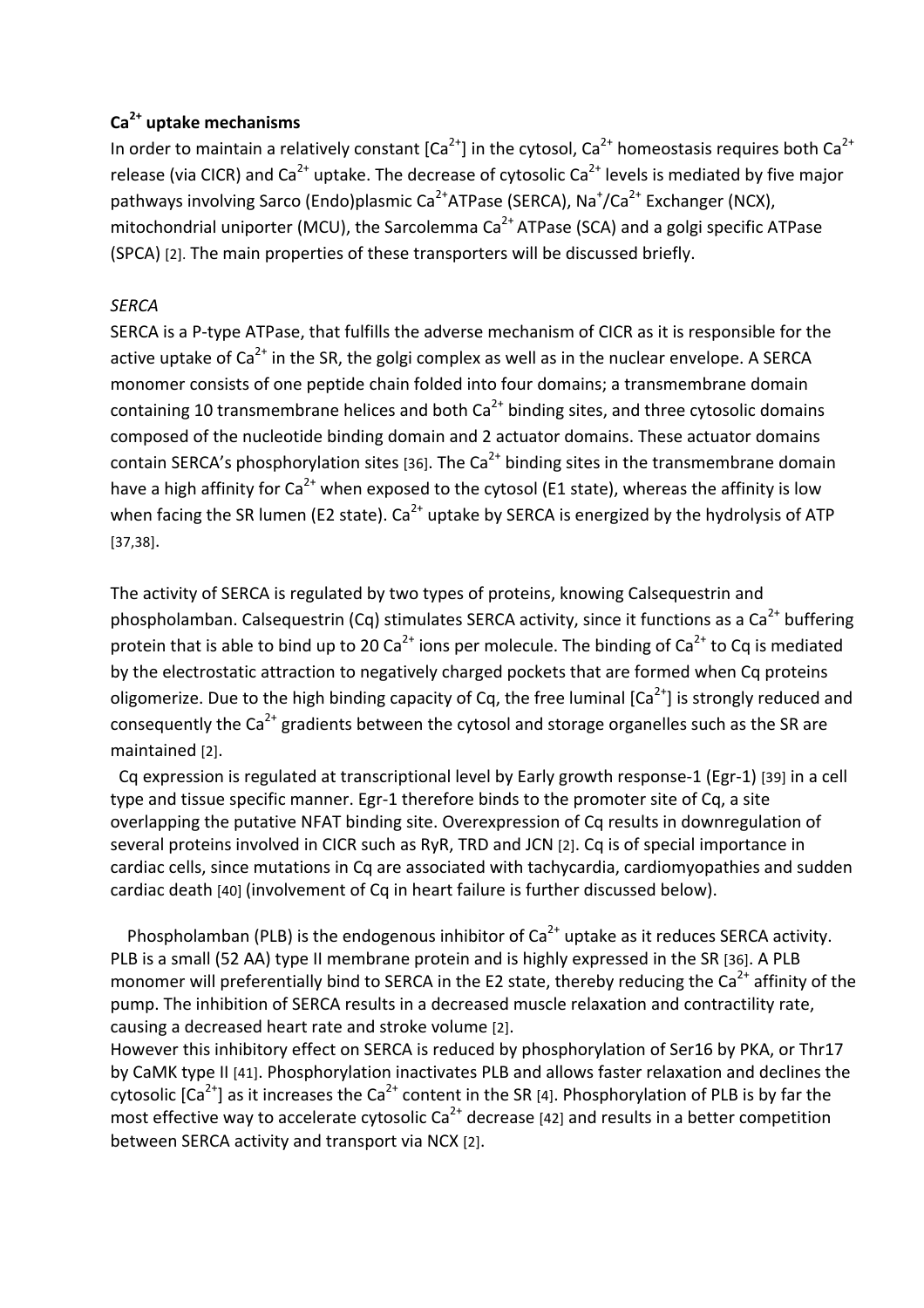#### *NCX*

The NCX (Na<sup>+</sup>/Ca<sup>2+</sup>-exchanger) is a secondary active transporter that exchanges three Na<sup>+</sup> ions for one  $Ca<sup>2+</sup>$  ion. The exchanger is expressed at the plasma membrane, in the SR and in mitochondria [2]. Its activity is facilitated by the primary active transport of the Na<sup>+</sup>/K<sup>+</sup>-ATPase that normalizes the generated Na<sup>+</sup> gradient. It has been demonstrated by several groups that the activity of NCX is used to rapidly remove  $Ca^{2+}$  from cardiomyocytes [43-45].

The net direction of transport by NCX is mainly influenced by the Na<sup>+</sup> and Ca<sup>2+</sup> gradient and the membrane potential. Because this transport is electrogenic, depolarization of the membrane might reverse the direction, although the physiological role of reversed transport is still unclear. It is known that NCX activity is stimulated upon phosphorylation, since DiPolo and Beauge demonstrated that  $Ca^{2+}$  dependent kinases are able to induce a reaction that results in the activation and increased affinity for cytoplasmic  $Ca^{2+}$  and extracellular Na<sup>+</sup> [46]. This experiment was preformed with squid giant axon, and has been difficult to reproduce in other tissues. However, similar indications have been obtained in cardiac and aortic smooth muscle [47,48].

NCX activity can be reduced via ATP-induced production of PIP<sub>2</sub> [49] since activation of PLC will decrease the membrane PIP<sub>2</sub> level and thereby inhibit the exchanger by increasing inactivation. This may subsequently lead to decreased  $Ca<sup>2+</sup>$  extrusion, although this hypothesis requires testing [50].

#### *Mitochondria (MCU)*

Mitochondria are involved in Ca<sup>2+</sup> homeostasis, not only due to the expression of NCX, but also by the expression of the Mitochondrial Ca<sup>2+</sup> Uniporter (MCU). Ca<sup>2+</sup> uptake by the MCU is driven by the negative membrane potential of mitochondria, which is normally between -150 and -180 mV [51]. The inner mitochondrial membrane is impermeable to  $Ca<sup>2+</sup>$ , therefore uptake requires the activity of the MCU [52]. The MCU is a highly selective channel [53] with a low affinity but high Ca<sup>2+</sup> capacity. Since there is no counter-ion in this type of  $Ca<sup>2+</sup>$  transport, the mitochondrial membrane must depolarize during uptake [54]. The membrane potential is suggested to be restored due to an increased rate of ATP production by increased free mitochondrial Ca<sup>2+</sup> [55].

Nevertheless (prolonged)  $Ca^{2+}$  overload in mitochondria must be avoided, because free luminal Ca<sup>2+</sup> above a certain threshold will activate the permeability transition pores (PTPs) that are able to trigger cascades of cellular processes leading to apoptotic cell death [56]. PTPs are composed of multiple subunits forming a voltage dependent, non-selective channel spanning the inner and outer mitochondrial membrane [52]. Once the PTPs are activated, the membrane potential will collapse.
As
a
consequence
either
PTPs
open
or
the
mitochondrial
membrane
locally
disrupts, thereby releasing nucleotides, Ca<sup>2+</sup> ions and several pro-apoptotic proteins including cytochrome C into the cytosol. However, PTPs also appear to have a small-conductance state and it is therefore believed that PTPs somehow participate in physiological  $Ca^{2+}$  handing in the form of CICR [57].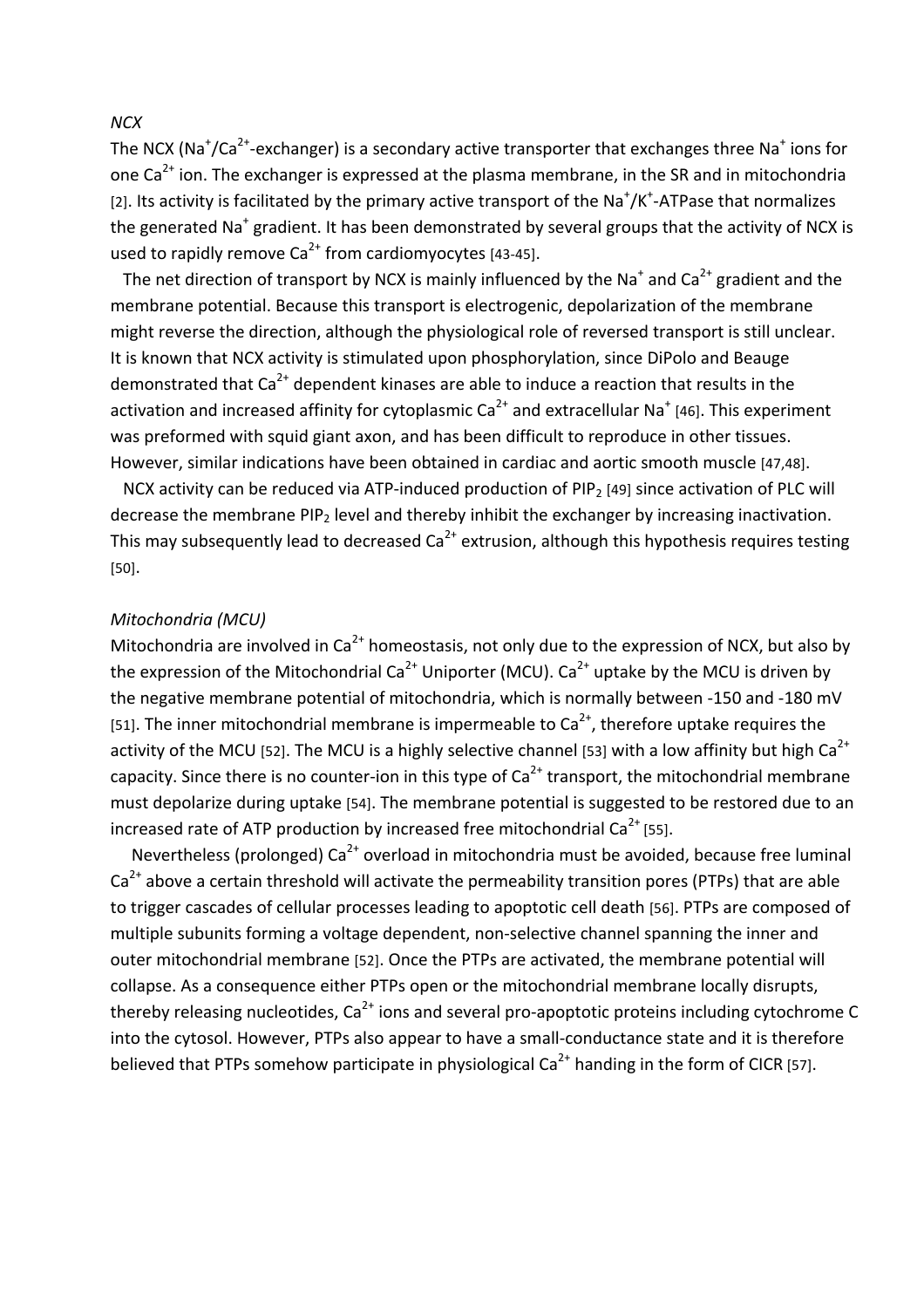#### *Golgi
apparatus* (SPCA)

Another important intracellular storage compartment is the golgi system. This system is responsible for the storage of approximately 5% of total cellular  $Ca^{2+}$  but in significantly higher concentrations (1-2 mM) [58]. The uptake of  $Ca^{2+}$  from the cytosol is mediated by two types of  $Ca^{2+}$ pumps: the classical SERCA pump (discussed above) and the secretory pathway Ca<sup>2+</sup> ATPase (SPCA) [59,60].

The SPCA is very similar to SERCA but smaller and exclusively expressed in the golgi [61]. SPCA contains 10 TM domains, ATP and FITC binding sites and a conserved phosphorylation site in its actuator
domain.

In human SPCA is encoded in two genes (ATP2C1&2) encoding SPCA 1 and 2 respectively [62]. Although all essential residues involved in  $Ca<sup>2+</sup>$  pumping are conserved in these isoforms, it is currently not clear whether SPCA2 is able to transport  $Ca<sup>2+</sup>$  and what its biological function might be. SPCA1 on the other hand is suggested to transport one cation at the cost of one ATP, since PMR1, the yeast homologue of SPCA1, contains one single  $Ca<sup>2+</sup>$  binding site [63].

Besides Ca<sup>2+</sup> is SPCA able to transport Mn<sup>2+</sup> [59]. Sufficient levels of Mn<sup>2+</sup> and Ca<sup>2+</sup> are required for secretory pathways and correct glycosylation of secretory proteins [64] for which the *cis-golgi* is mainly responsible [59, 65]. Furthermore  $Mn^{2+}$  is an essential cofactor for a number of enzymes in the
cytoplasm
such
as
amino‐peptidase
P
[66].

Decreasing  $\lceil Ca^{2+} \rceil$  in the golgi, or actually increasing the cytosolic  $\lceil Ca^{2+} \rceil$ , is realized by rapid release via IP<sub>3</sub>R localized in the *cis*-golgi [67]. No evidence for other release mechanism such as cADPR
or
NAADP, in
this
compartment
have been
found
yet.

#### *Extracellular
storage (SCA)*

In order to maintain homeostasis,  $Ca<sup>2+</sup>$  ions originating from outside the cell, must be transported back into the extracellular fluid. Transport across the plasma membrane (sarcolemma) is mediated by a high affinity Ca<sup>2+</sup> handling system, the plasma membrane Ca<sup>2+</sup> ATPase ((PMCA) also named sarcolemma Ca<sup>2+</sup> ATPase (SCA)). PMCA is besides SERCA and SPCA the third of three distinct classes of type II P-type  $Ca^{2+}$  ATPases identified in mammalian cells [68].

Due to its ubiquitous expression and low transport capacity, the PMCA is considered a housekeeping system responsible for setting and maintaining the normally low [Ca<sup>2+</sup>]i [69]. PMCA is a P-type ATPase [70], with intracellular N and C termini, 10 transmembrane domains and two major cytosolic loops [71]. In human 4 major isoforms, encoded by separate genes, have been identified. However due to alternative splicing over 20 variants are known. These variants show their own developmental, tissue and cell-specific expression patterns [72]. Despite the high similarity among these variants, tail sequences are the least conserved domains [70]. Surprisingly because the C-tails are involved numerous protein-protein interactions, including binding of the major regulator CaM. PMCA activation requires Ca<sup>2+</sup> /CaM binding to its C-terminus, inducing a conformational change, thereby displacing the auto-inhibitory tail from the cytosolic loops [73]. PMCA activity is furthermore affected by acidic phospholipid, partial proteolysis, phosphorylation and
dimerization
of
the
C‐termini [74].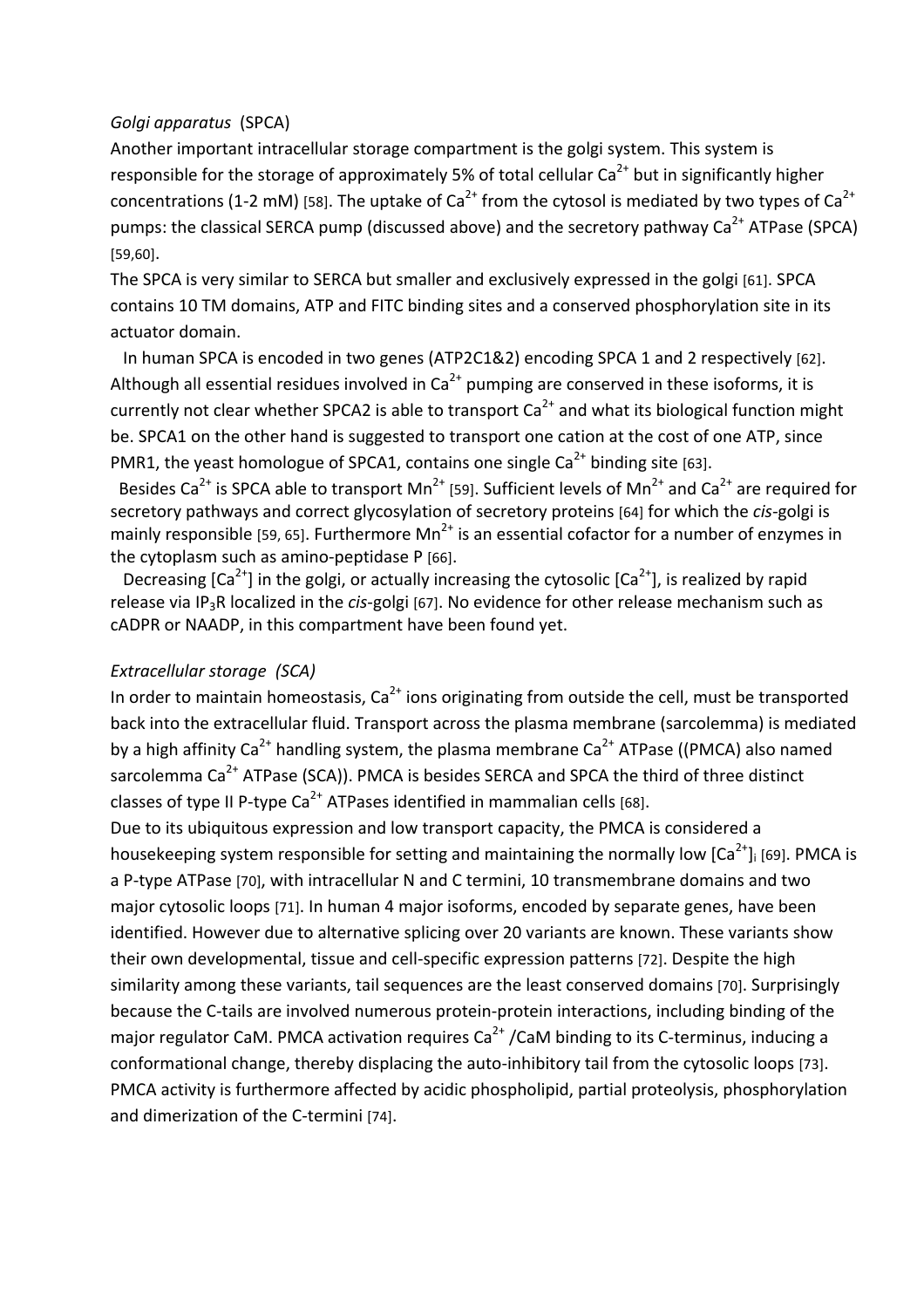In summary; basically every intracellular organelle is in some way involved in cytosolic Ca<sup>2+</sup> homeostasis. The sarcoplasmic reticulum is most likely the biggest player, since SERCA pumps are the major uptake mechanism, and CICR (mediated by IP<sub>3</sub>R and RyRs) is the main release mechanism. SERCA or SERCA-like pumps are also found at the plasma membrane (PMCA) and in the golgi apparatus (SPCA). Again stimulation of the IP<sub>3</sub>R is the main release mechanism in the latter compartment. The mitochondrial MCU as well as the NCX are of big importance in Ca<sup>2+</sup> homeostasis (Ca<sup>2+</sup> lowering mechanisms are depicted in figure 3). Together these Ca<sup>2+</sup> transporters realize an almost stable long-term  $Ca^{2+}$  concentration within the cytosol and at the same time allow
physiological
processes
such
as
EC‐coupling
in
cardiomyocytes.



Figure 3: An overview of the 4 major Ca<sup>2+</sup> lowering mechanisms. SERCA transports Ca<sup>2+</sup> by hydrolysis of ATP into the SR, mitochondria express MCU, the plasma membrane contains Na<sup>+</sup>/Ca<sup>2+</sup>-exchangers and the PMCA.  $Ca^{2+}$  uptake into the golgi apparatus is not indicated.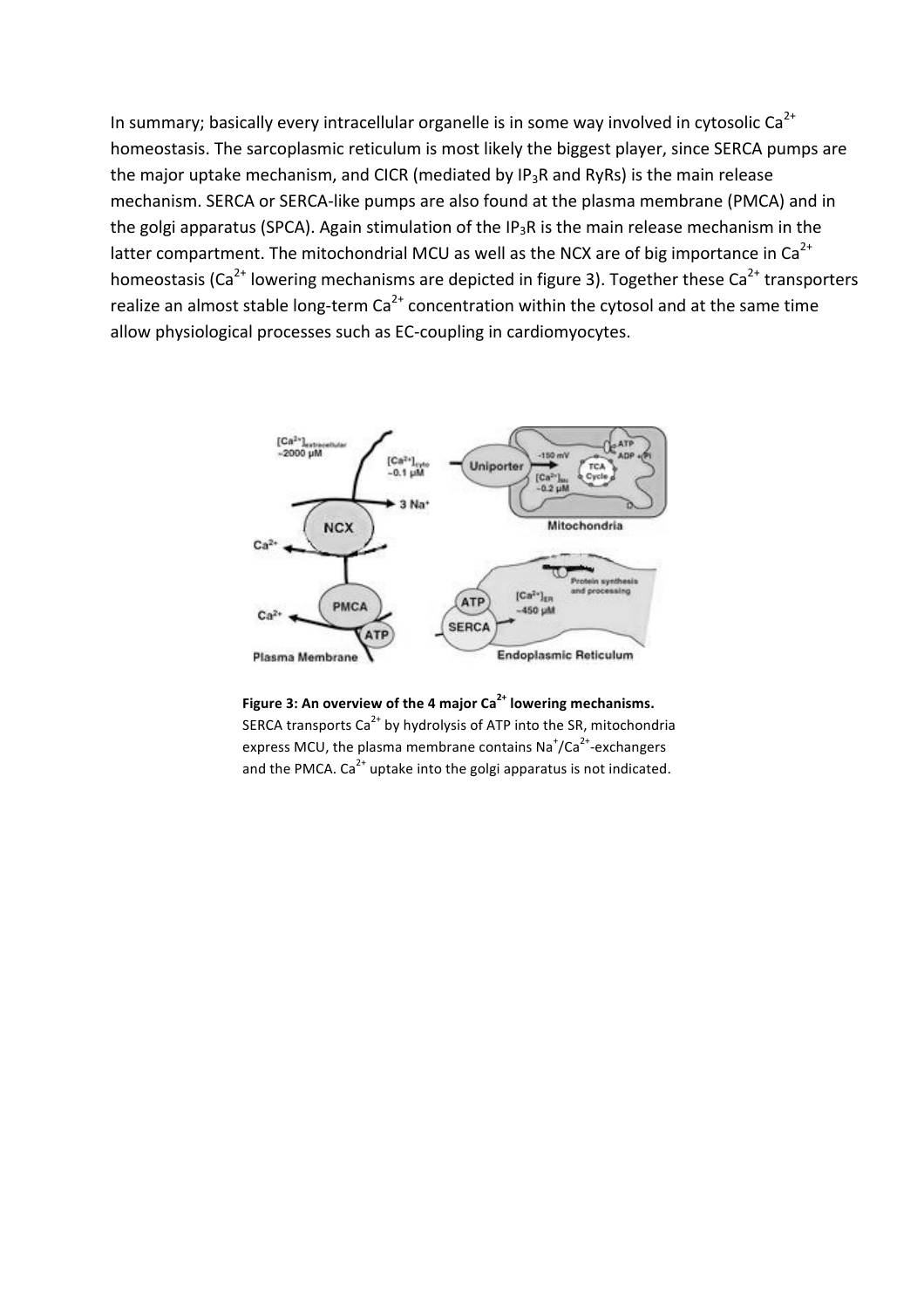#### *Calcium
across
the
nuclear
envelope.*

The Ca<sup>2+</sup> concentration in the nucleus ( $[Ca<sup>2+</sup>]_{n}$ ) is different compared to the cytosol. This difference is mediated by a barrier between these two compartments, called the nuclear envelope (NE) which is composed of a double membrane. Still, extracellular signals are able to eventually induce altered transcription of specific genes by changing the nuclear  $Ca<sup>2+</sup>$  concentration. In cardiomyocytes the outer membrane is continuous with the SR [75], therefore the NE is suggested to function as a  $Ca^{2+}$  store as well [76-78].

There are two main pathways for  $Ca^{2+}$  to cross the NE, which are by active transport or via passive diffusion. Active transport across the NE requires uptake and release mechanisms that are localized in respectively the outer and inner membrane. Uptake of cytosolic Ca<sup>2+</sup> is thereby mediated
by
the
earlier
discussed
SERCA
pump,
which
is
activated
by
PKA
phosphorylation [79]. According to Gensburger et al., SERCA pumps are accompanied by IP<sub>4</sub>Rs [38], which may control an ATP‐independent
uptake
mechanism
[75,80].

Release of  $Ca^{2+}$  into the nucleoplasm is mediated by IP<sub>3</sub>Rs and RyRs [81-83]. These receptors can be activated by their agonists IP<sub>3</sub> and cADPR [23,79], since the complete toolkit for the production of  $IP_3$  [84] as well as enzyme required for NAD<sup>+</sup> cleavage, ADPribosyl cyclase, [85], exist in the nucleus
[86].

Passive Ca<sup>2+</sup> transport, i.e. diffusion, is mediated by
nuclear
pore
complexes
(NPCs)
that
span
the inner and outer membrane of the NE [31]. A NPC is
an
oligomeric protein
complex
and
contains
a large
aqueous
channel
with
a
diameter
of approximately
9
nm
[87, 88].
This
channel
should allow free diffusion of  $Ca^{2+}$  [87-89], mRNA [79] and molecules
smaller
than
40
kDa
[90],
whereas transport
of
larger
molecules
requires a nuclear
localization
signal
(NLS)
and
energy. NPCs are anchored to the nuclear membrane via nuclear
pore
protein
Gp210 which
contains multiple  $Ca^{2+}$  binding domains facing the lumen



Figure 2: Ca<sup>2+</sup> transport across the nuclear envelope. In dark bleu as NPC for passive diffusion. Active uptake of  $Ca<sup>2+</sup>$ into the nucleus is mediated by SERCA and  $IP_4R$  at the cytosolic membrane
and
RyR
and
IP3R
at
the
inner
nuclear
membrane.

of the NE [31]. Interestingly, the permeability of NPCs is regulated by the luminal  $\lceil Ca^{2+} \rceil$  of the NE [91]. Gensburger and coworkers demonstrated this direct link between elevated  $\text{[Ca}^{2+}\text{]}$  in the NE, caused by increased SERCA activity, and opening of the NPCs [38]. Likewise, when the NE was Ca<sup>2+</sup>depleted a conformational change displaced the central plug of the NPC, thereby blocking the pore [92], however there is no evidence that this plug blocks  $Ca^{2+}$  transport [79]. Moreover Bustamante et al. state that this plug is non-existing but instead reflects a large cargo transported between
the
cytosol
and
the
nucleus
[93].

In summary; there are two main mechanisms to change the nuclear  $Ca<sup>2+</sup>$  concentration in order to stimulate or reduce Ca<sup>2+</sup>-dependent transcription. These mechanisms involve passive diffusion through NPCs or via active uptake by SERCA and release via  $IP_3R$  or RyRs.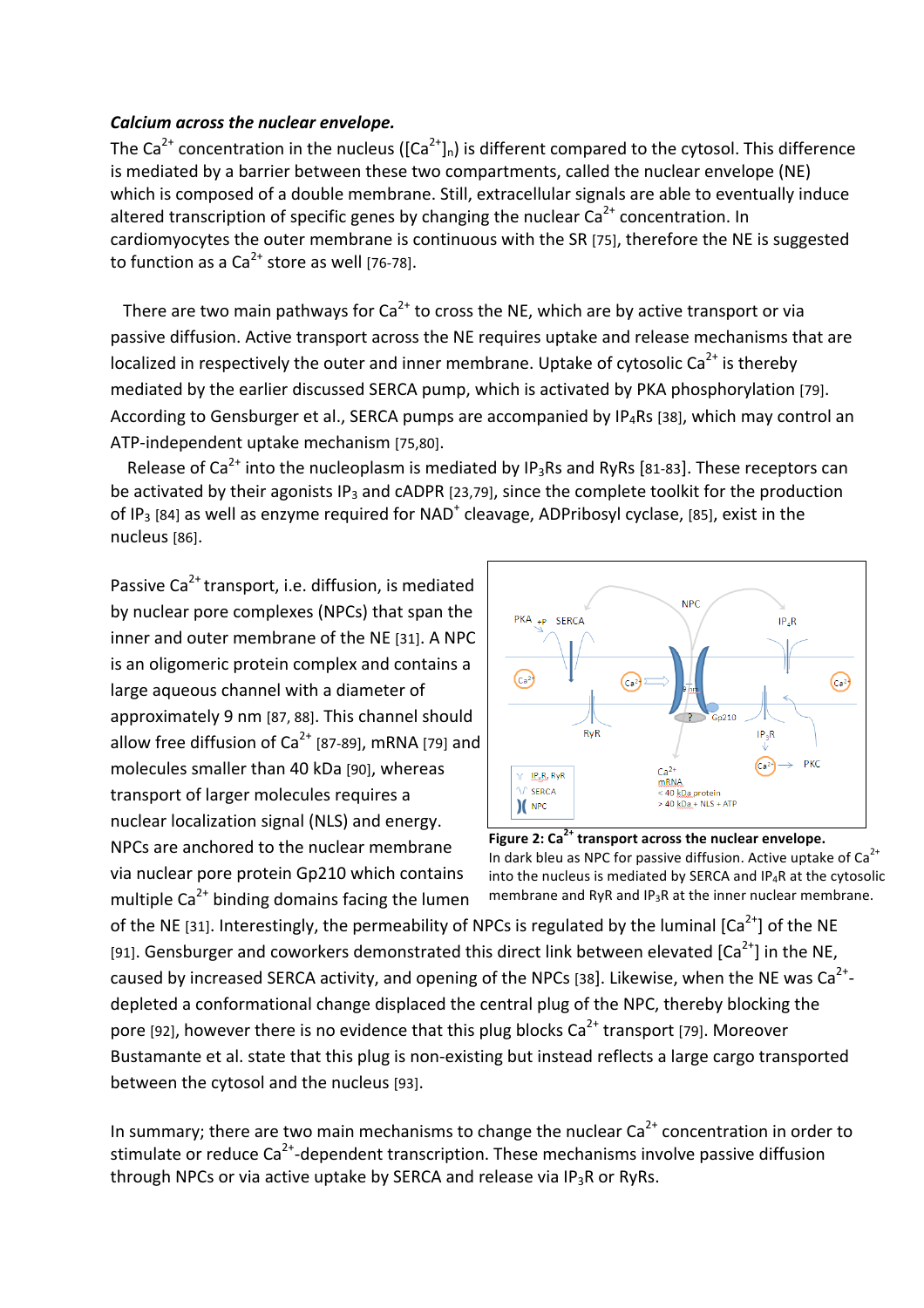Since uptake mechanisms like SERCA and IP<sub>4</sub>R were only identified in the outer nuclear membrane [79], the following pathway in NE Ca<sup>2+</sup> homeostasis has been suggested:

Once Ca<sup>2+</sup> ions are stored in the NE, stimulation of IP<sub>3</sub>Rs or RyRs will initiate Ca<sup>2+</sup> release into the nucleus. Reduction of the nuclear [Ca<sup>2+</sup>] is subsequently mediated by free diffusion via the NPCs, followed by re-uptake at the cytosolic side of the NE by SERCA or IP<sub>4</sub>R [79]. Together these mechanisms keep the nuclear Ca<sup>2+</sup> concentration in a narrow range.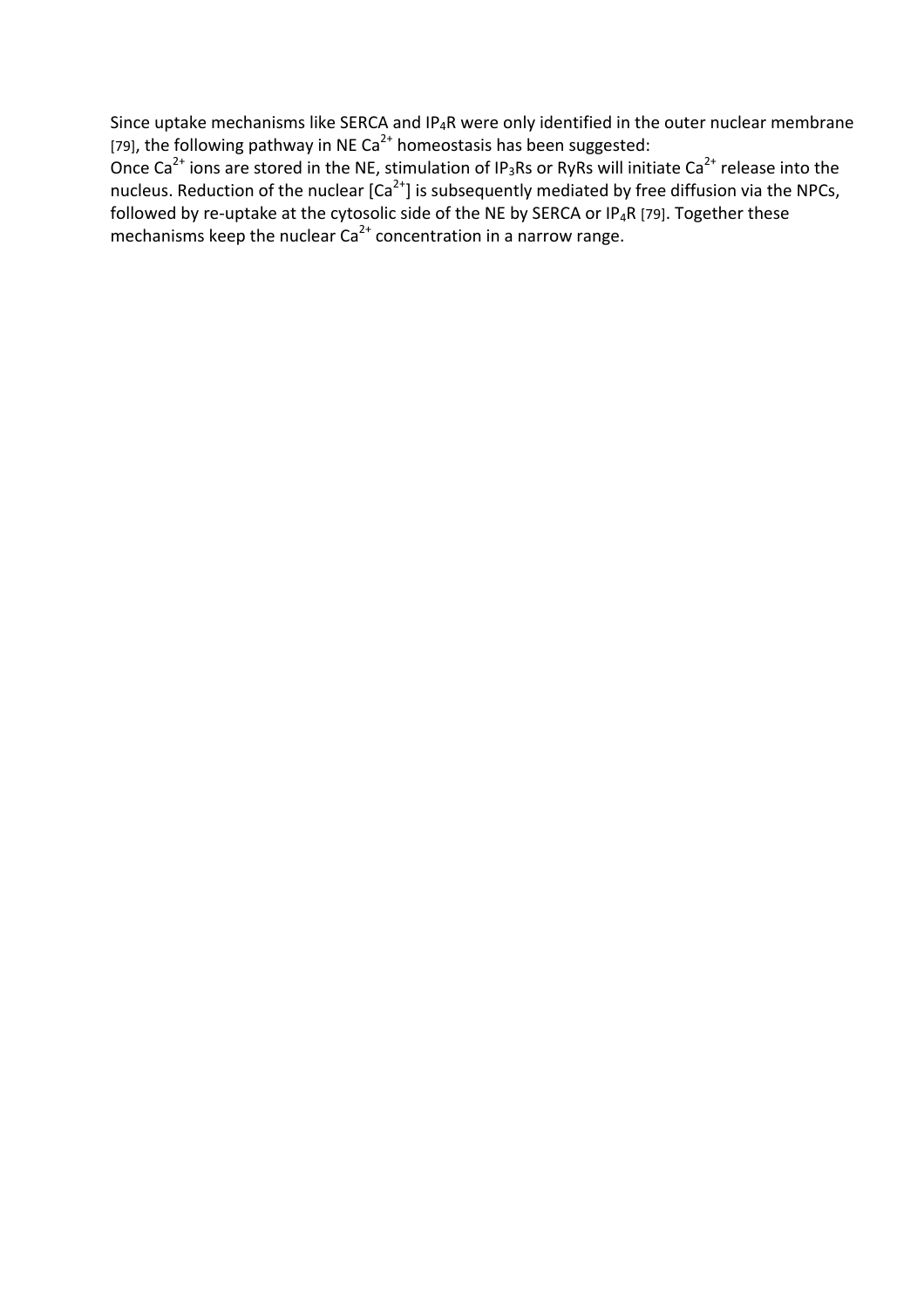#### *Nuclear
targets
of
Calcium
signalling:*

Cellular Ca<sup>2+</sup> concentrations are kept in a narrow range because in cardiomyocytes cytosolic Ca<sup>2+</sup> homeostasis is primarily responsible for the correct handling of excitation-contraction coupling. Changes in nuclear  $\left[Ca^{2+}\right]$  ( $\left[Ca^{2+}\right]_n$ ) are able to modulate various nuclear activities, under which cell progression initiation, activation of degradative processes in apoptosis, and last but not least changes in gene expression [85,94].  $Ca^{2+}$  induced changes in gene expression can be initiated via two general mechanisms, which are changes in transcriptional responses or chromatin density alterations.

Since oscillations in cytosolic and nuclear  $Ca<sup>2+</sup>$  control transcription by distinct mechanisms, changes in a single second messenger concentration  $(Ca^{2})$  can results in diverse transcriptional responses [reviewed in 95,96]. Increases in the cytosolic  $Ca^{2+}$  concentration enable transcription via the
Serum‐response
element
(SRE).
SRE
can
be
activated
by
the
Serum‐response
factor
(SRF),
PKC, Ras and several growth factors [97], however increase in nuclear  $Ca^{2+}$  is not required. Furthermore Rosen et al. demonstrated that  $Ca<sup>2+</sup>$  influx through voltage-gated channels is sufficient to activate Ras, MEK, and MAP kinase Erk in neuronal PC12 cells [98]. Although, it is uncertain whether Ras activation in response to  $Ca<sup>2+</sup>$  influx directly results in altered gene expression
[99].

Still, Ca<sup>2+</sup> does affect SRE-mediated transcription of c-fos by enhanced phosphorylation of SRF. Therefore SRF needs to be phosphorylated (*in vitro*) at serine 103 by CaMKII and CaMKIV, resulting in
enhanced
affinity
of
SRF
for
SRE
[100,101].

Changes in nuclear Ca<sup>2+</sup> concentrations induce transcription via the Ca<sup>2+</sup>/cAMP response element (CRE). This element is found in the promoter enhancer of genes and is activated by binding of the nuclear specific Ca<sup>2+</sup>-responsive transcription factor CRE binding protein (CREB) [102,103]. Binding of CREB to this site requires phosphorylation on serine 133 by cAMP dependent protein kinase A (PKA) or Ca<sup>2+</sup>/CaM dependent kinase IV (CaMK-IV) [104, 105]. Phosphorylation of CREB is required for the recruitment of CREB-binding protein (CBP) to this promoter site [106]. CBP (a co-activator) subsequently links many other proteins to the transcriptional machinery at the CRE site [102].

Phosphorylation of CREB on serine 142 is thought to have a negative regulatory effect [104]. This phosphorylation is mediated by several kinases, in which the cAMP/PKA pathway is suggested to be
the
main
modulator
[107].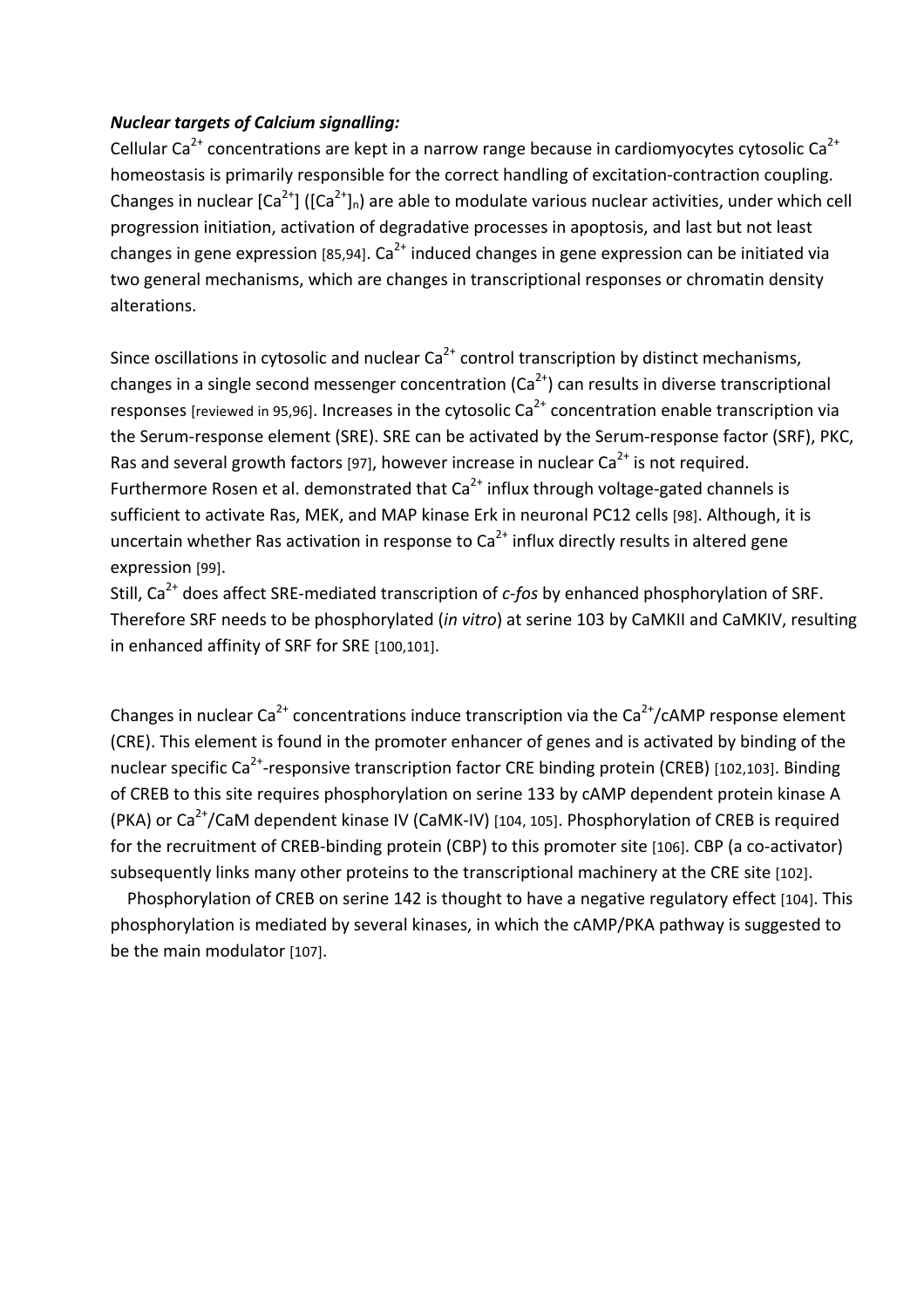#### **Ca2+ dependent
changes
in
chromatin
structure:**

The second general mechanism in the regulation of gene expression is the control of chromatin condensation.
Chromatin
is
composed
of
nucleosomes
that
contain
histone
octomers
wrapped
in DNA. These
nucleosomes
have
to
ability
to
interact,
thereby
creating
a
tight
structure
and
prevent access of the transcriptional machinery, resulting in repressed gene expression. Post translational modifications (PTMs),
such
as acetylation
and
methylation,
on conserved
lysine
residues
can
alter this chromatin density. Consequently expression of genes is determined by the histone code i.e. the composition of PTMs on histones (and especially since histone 3 is most abundant in nucleosomes) [108].

Chromatin relaxation (and expression of genes) is obtained by histone acetyltransferase (HAT)mediated transfer of an acetyl group to a lysine residue, since addition of this group will neutralize the
bond
between
negatively
charged
DNA
backbone
and
normally
positively
charged
histone
tail. Cardiac genes are often regulated by HATs (examples are p300 and Tip60 [109, 110]) since they interact with key transcription factors like GATA4, Myocyte enhance fator-2 (MEF-2) and SRF. Moreover, Davidson et al. demonstrated that HAT inhibitors are able to prevent agonistdependent
hypertrophy
in
cultured
cardiomyocyte
[111].

Gene
expression
is
repressed
by
the
antagonist of HAT, the so-called Histone Deacetylases (HDACs), since
removal
of
the
acetyl
groups
will
recover
the electrostatic
attraction,
and
might
facilitate conjugation
of
other
PTMs
like
methyl
or
ubiquitin groups. These modifications alter
gene
expression by
creating
new
docking sites for
co‐activators
or co‐repressors
[112].

(De‐)Acetylation
not
only
regulates
chromatin density,
but
also
non‐histone
proteins
such
as GATA4
and
MEF2
[113] are
regulated
by
this mechanism [114]. Interaction
of
HDACs
to
members of
the
MEF2
family
of
transcription
factors
[115,116] regulates
cardiac
gene
expression.
Especially
since MEF2
was
shown
to
be
upregulated
in
response
to pathological
stress
to
the
heart [117,118] resulting in dilated cardiomyopathy in mice [119].



CRAC

Figure 3: An overview of three important pathways with respect
to
gene
transcription,
that
may
be
activated
in response to Ca<sup>2+</sup> transients. Activators and inhibitors are indicated.
Adapted
from
Gallo
2006.

 $Ca<sup>2+</sup>$  can be held responsible for the changes in gene expression,
since
activation
of
HDACs
depends
on

phosphorylation mediated by kinase such as CaMKII [120]. CaMKII isoforms delta and gamma are highly expressed in heart [121], and play a critical role in pathological remodeling of the heart [122]. Moreover, activation of the endogenous CaMKII signaling is associated with cardiac hypertrophy in mouse
models
overexpressing
CaM
in
cardiac
cells [123].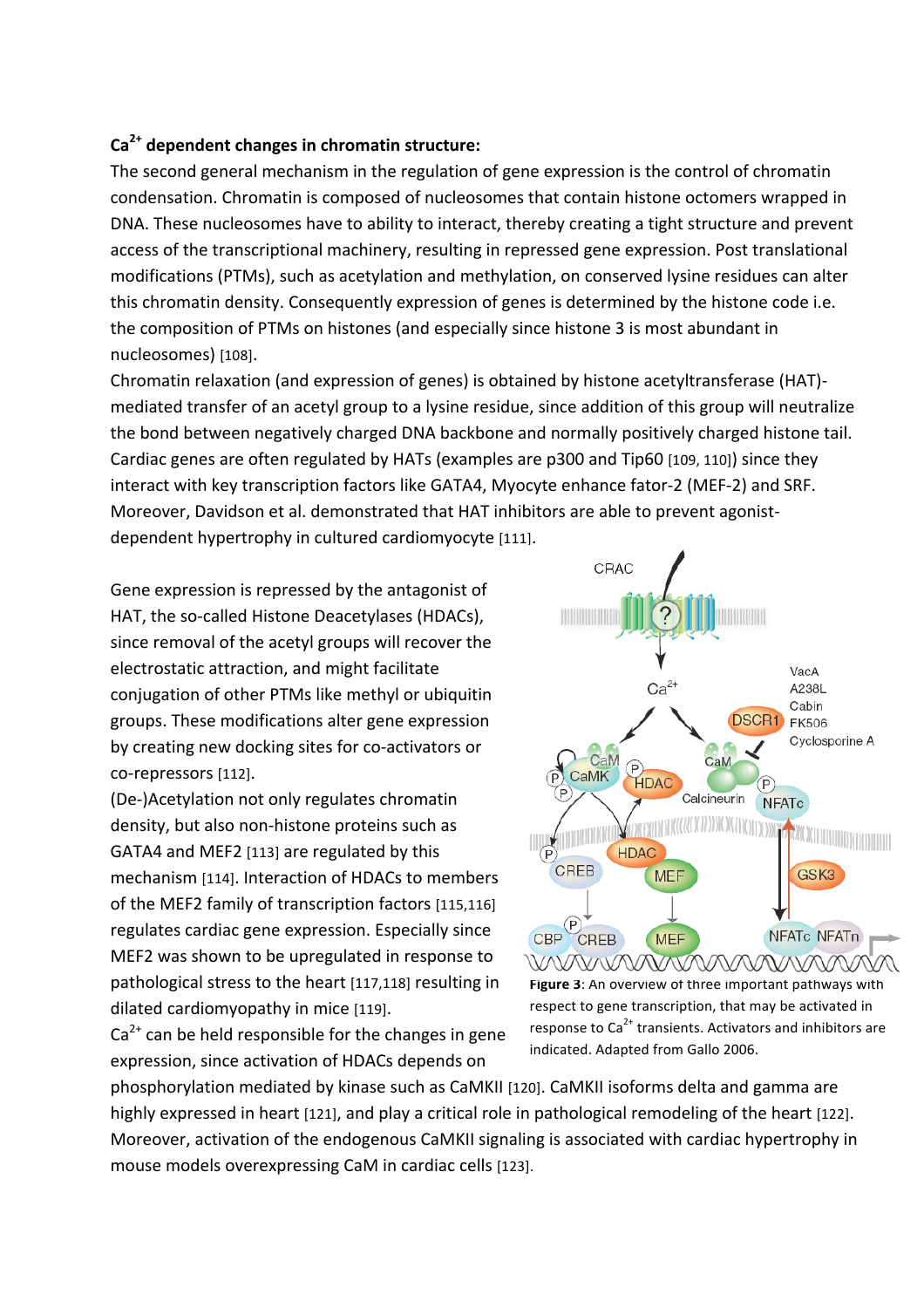#### **NFAT**

One example of a well-studied family of transcription factors that are regulated by cytosolic Ca<sup>2+</sup> transients is the Nuclear factor of activated T-cells (NFAT) family. The NFAT family of transcription factors comprises 4 isoforms (NFAT1-4). Most isoforms are constitutively expressed in the cytosol as transcriptionally inactive phospho-proteins. Phosphorylated NFAT is localized in the cytoplasm since both nuclear localization sequences (NLS) are masked by phosphate groups attached to serines in the SP repeat and serine rich region [124].

During EC- or ET-coupling cytosolic Ca<sup>2+</sup> levels increase (via CICR) and the Ca<sup>2+</sup>-CaM-dependent serine/threonine specific phosphatase 2B, also known as Calcineurin (Cn) [125,126], activates NFAT by removing these phosphate groups [107,127-130]. Dephosphorylation relieves the suggested intramolecular interaction and exposes the NLSs allowing NFAT translocation to the nucleus [124,130]. NFAT translocation is the rate-limiting step in Cn-NFAT signaling module. Moreover, NFAT rephosphorylation in the cytoplasm is extremely slow, allowing nuclear-ready-NFAT to be transported to the nucleus for several minutes. In addition multiple  $Ca<sup>2+</sup>$  oscillations will build up the level of dephosphorylated NFAT in the cytoplasm [131]. Therefore dephosphorylated (nuclearready) NFAT serves as a working memory in  $Ca<sup>2+</sup>$  signaling [131].

This direct link between Ca<sup>2+</sup> oscillation and Cn-NFAT as a signaling pathway was determined in cardiomyocytes
by
the
discovery
of
NFAT4
associating
with
the
zinc
finger
transcription factor GATA4 [132]. GATA4 is suggested to regulate expression of genes involved in myocardial function and
differentiation
[133].

The activation of NFAT4 is tightly regulated since activation of Cn is regulated by  $Ca<sup>2+</sup>$  fluxes originating from the SR [107]. Above all, Cn controls both transcriptional activation and intracellular  $Ca<sup>2+</sup>$  concentrations. This later effect is mediated by the dephosphorylation of PLB, the inhibitor of SERCA
pumps
[134].

Once NFAT enters the nucleus, it is responsible for the initiation of transcription of several early response genes such as; IL-2, IL-4 [135,136], CD40 ligand and Fas ligand [124,137] as well as Ca<sup>2+</sup> signalosome proteins like Endothelin-1, IP<sub>3</sub>R1, NFAT2 and DSCR1 [4]. Nuclear export of NFAT subsequently
requires
phosphorylation
of
the
conserved
serines
by
glycogen
synthase
kinase‐3 (GSK3)
[124,138].

Interestingly, physiological stimuli, such as exercise, as well as pathological excitations, like responses to hypertension or myocardial infarction injury, can induce alterations in contractility that are associated with altered  $Ca<sup>2+</sup>$  transients [126].

Yet, it is unclear if Cn activity is regulated by stress-induced increases in contractile Ca<sup>2+</sup>. However, Wilkins et al. and Molkentin et al. demonstrated that Cn activation is capable of inducing pathologic cardiac hypertrophy and deleterious remodeling of the heart by activation of NFAT [139, 140]. Importantly, this Cn-NFAT signaling pathway does not seem to be activated during exerciseinduced hypertrophy [141] or pregnancy, even though contractile  $Ca<sup>2+</sup>$  is increased.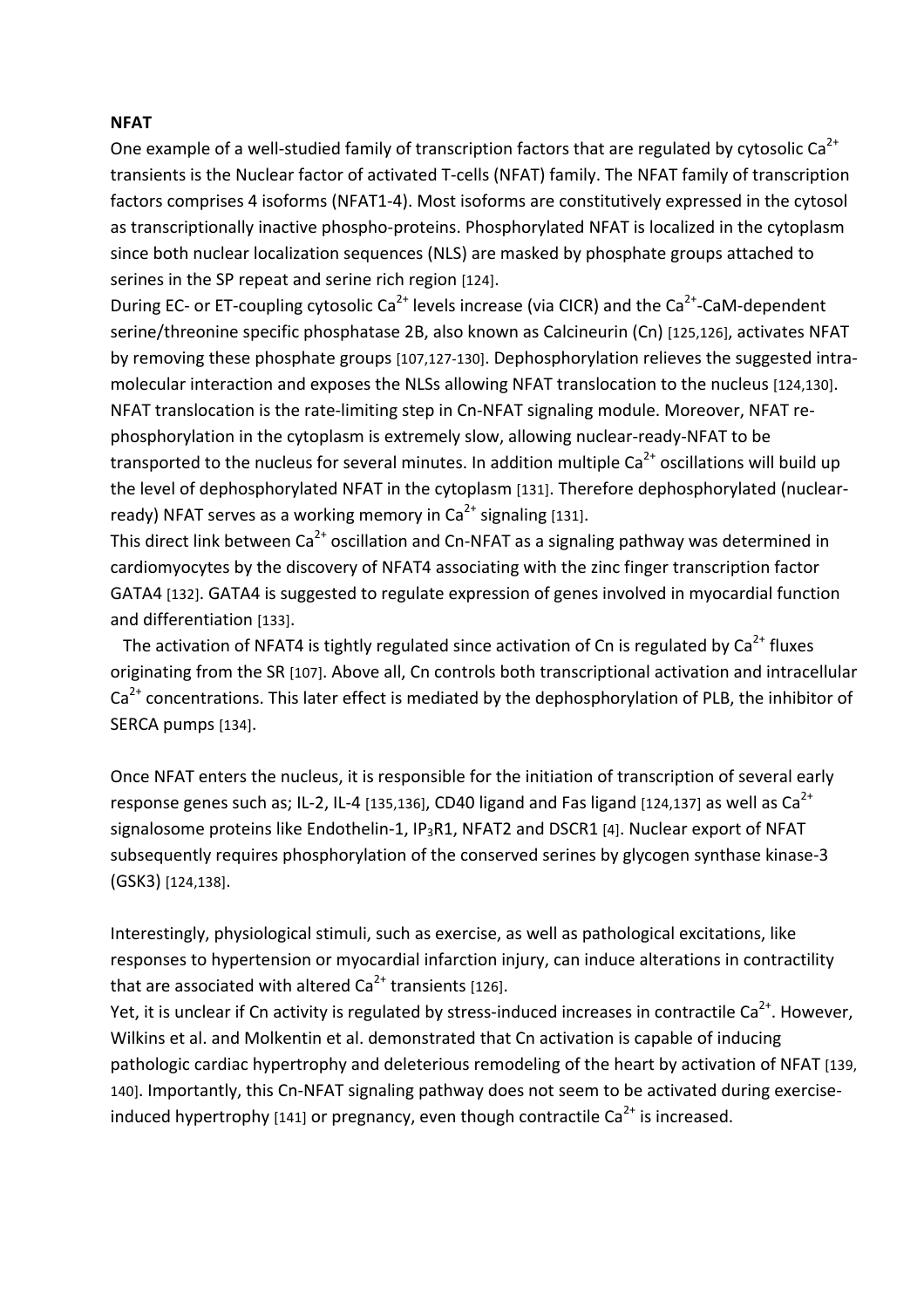#### *Heart
failure;
Causes
of
hypertrophy.*

As described in the previous sections, intracellular  $Ca<sup>2+</sup>$  transients are important in regulation of many aspects of life, ranging from embryogenesis, cellular functioning and differentiation to programmed cell death [142]. The cytosolic Ca<sup>2+</sup> concentration is ~100 nM in resting cardiomyocytes. However, in response to an action potential CICR is activated and the intracellular Ca<sup>2+</sup> concentration will rise to 1-2  $\mu$ M [15].

To be able to decrease this temporary high  $\left[Ca^{2+}\right]$  SERCA pumps and NCX are activated to store excess Ca<sup>2+</sup> in intracellular and extracellular compartments respectively.

Cardiomyopathies such as cardiac hypertrophy are associated with abnormalities in  $Ca^{2+}$ handling. For instance, alterations in the amplitude or duration of  $Ca<sup>2+</sup>$  transients (induced by hypertrophic stimuli) are responsible for the phenotypic remodeling of cardiomyocytes [4]. Moreover, upregulation of proteins involved in  $Ca^{2+}$  handling, contractility and energy metabolism of
the
fetal
heart
cause
dedifferentiation
and
have
been linked
to
cardiac
hypertrophy
[4,
132].

Since the SR in cardiomyocytes is a major source for contractile  $Ca<sup>2+</sup>$ , many studies pinpoint to SRdysfunction (especially SERCA) as the major cause for altered  $Ca<sup>2+</sup>$  homeostasis [4].

Studies
by Matsui
and
Qi respectively
demonstrate
a significant
decrease
in
cardiac
SERCA2a expression in animal models of cardiac hypertrophy [143, 144] as well as in human tissue samples of end-stage failing heart [145]. In addition, NCX activity appeared to be increased in cardiomyopathic hamster, human failing myocardium [146], as well as in mice over-expressing LTCC (in an attempt to counteract the increased  $Ca<sup>2+</sup>$  influx) [4].

Interestingly, cardiac function of rats characterized with low endogenous cardiac SERCA levels, could
be
restored
by
adenovirus
mediated
gene
transfer
of
SERCA2a
[147].

Under normal conditions, SERCA activity is inhibited by PLB. Phosphorylation of PLB (by PKA or CaMKII) blocks this inhibition (i.e. SERCA activity is stimulated). Of note, genetic deletion of PLB prevented
functional
defects
in
mouse
models
of
dilated
cardiomyopathy
[148].

As
mentioned
previously,
SERCA2a
expression
is
reduced
in
heart
failure
and
hypertrophy,
and
is often
accompanied by
a
downregulation
of
RyR2
expression
[142].
Moreover,
a
defect
in
the coupling
between
remaining
RyRs
and
LTCC
has been
reported
as
one
of
the
underlying
causes for hypertension and hypertrophy in rat hearts [149]. Reduced RyR expression itself could be compensated by upregulation of IP<sub>3</sub>-mediated signaling and IP<sub>3</sub>Rs expression [150].

RyRs in the heart are composed of four RyR<sub>2</sub> peptides and four FKBP12 proteins. The interaction of
FKBP12
with
RyR2
reduces
channels
activity
[151].
Moreover, severe
cardiac
hypertrophy
was found in mice deficient of FKBP12 [152]. FKBP12 also dissociates from RyR after PKA phosphorylation of the RyR receptor, thereby increasing the open probability and Ca<sup>2+</sup> sensitivity of
the
channel
[153].

Immunosuppressive
drugs
like
Rapamycin
or
FK506,
disrupt
the interaction
between
RyR
and FKBP12 and thereby stimulate SR Ca<sup>2+</sup> release. Hence a suggested side-effect of these immunosuppressive drugs is hypertrophy or heart failure due to increased muscle contraction [154]. However, mice deficient of RyR2 receptors die early in embryonic development (approximately
day
10)
as
a
result
of
morphologic
abnormalities
of
the
heart
tube
[155].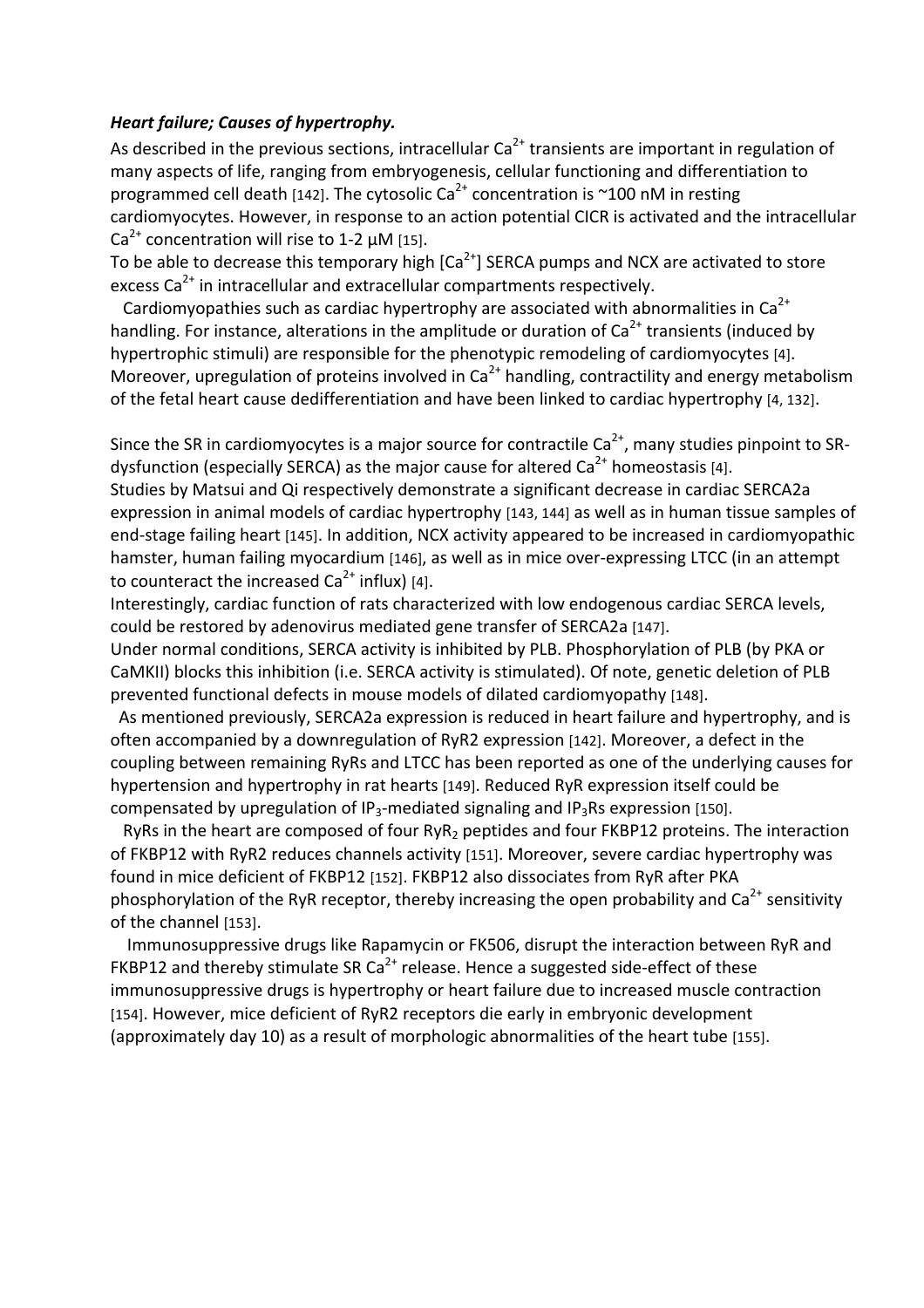Cardiac hypertrophy can also be caused by overexpression of Cq [156]. Although the storage capacity of the SR is increased by overexpression of Cq, stored  $Ca<sup>2+</sup>$  ions are not available for CICR during EC-coupling resulting in reduced Ca<sup>2+</sup> transient amplitude. Moreover, overexpression of Cq in mouse cardiomyocytes results in downregulation of proteins involved in CICR such as RyR2, TRD and
JCN
[4].
TRD1
overexpression
was
compensated
by a
similar
principle, *i.e.* decreased expression
of RyR2
and
JCN.

Of course, hypertrophy is not only caused by abnormalities in SR Ca<sup>2+</sup> handling, instead it is often caused by multiple alterations. Likewise, mutations in  $Ca<sup>2+</sup>$  handling proteins do not only affect cardiac remodeling, but can cause a wide range of diseases (an overview in [15] (table 1)).



Figure 4: In summary. An overview of the cytosolic Ca<sup>2+</sup> uptake and Ca<sup>2+</sup> release mechanisms, NFAT shuttle and other effectors
in
gene
expression.
Adapted
from
[4].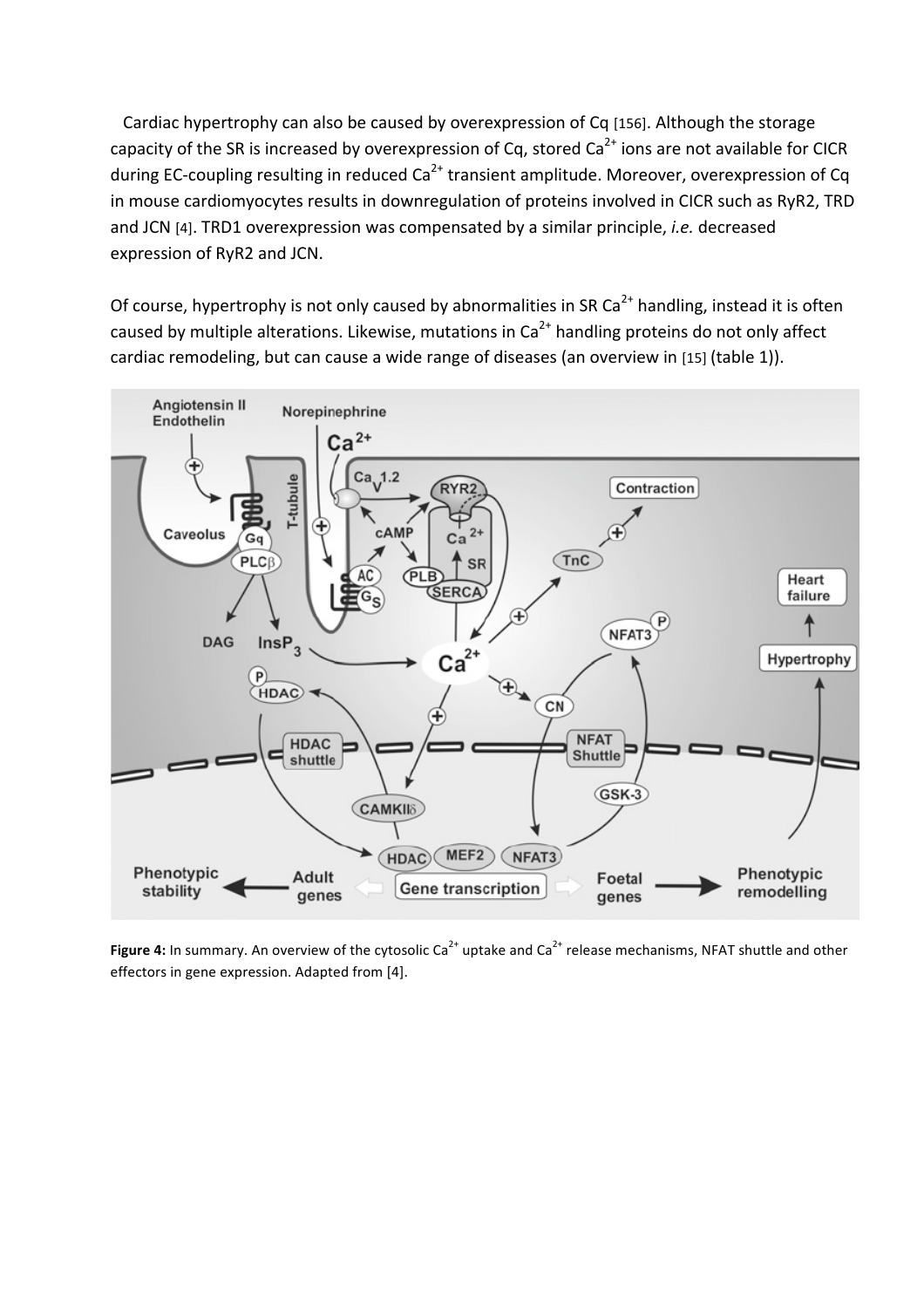#### *Discussion*

Calcium is a very important ion since one of its functions is to directly initiate physical contraction of cardiomyocytes.  $Ca^{2+}$  is therefore essential in the regulation of cardiac rhythm. Interestingly, intracellular Ca<sup>2+</sup> does not only regulate this specific physiological response, instead Ca<sup>2+</sup> is widely used as a second messenger. Changes in the amplitude, duration and frequency of  $Ca<sup>2+</sup>$  transients are
used
to
control
a
divers
set
of
responses
ranging
from
embryogenesis
and
cell
differentiation to processes in programed cell death. These mechanisms are either controlled by Ca<sup>2+</sup>, since it functions as a direct co-factor in the transcriptional machinery, or because  $Ca<sup>2+</sup>$  transients activate certain
kinases
and
phosphatases
that
subsequently
activate
transcription
factors.
Examples
of transcription factors that are regulated by  $Ca^{2+}$  are CREB (after cytosolic  $Ca^{2+}$  increase), SRF (in response to nuclear  $Ca^{2+}$  alterations) and last but not least the regulation of transcriptional control by
NFAT
has
been
described.

Furthermore, the influence of  $Ca<sup>2+</sup>$  on chromatin condensation and thereby the accessibility for the
transcriptional
machinery,
has
been
discussed in
this review.
As
described, both
acetylation
by HATs and deacetylation by HDACs are regulated by  $Ca<sup>2+</sup>$ . Although not defined, other modifications, like ubiquitin or methyl groups, can be added or removed from histones in response to  $Ca^{2+}$  fluctuations.

Since Ca<sup>2+</sup> has these many functions with the same cell type (here we mainly discussed cardiomyocytes) it is conceivable that tight regulation is a top priority! If regulation fails, diseases such as cardiac hypertrophy and eventually heart failure may occur. And one must keep in mind that heart diseases are the major cause of human morbidity and mortality [4].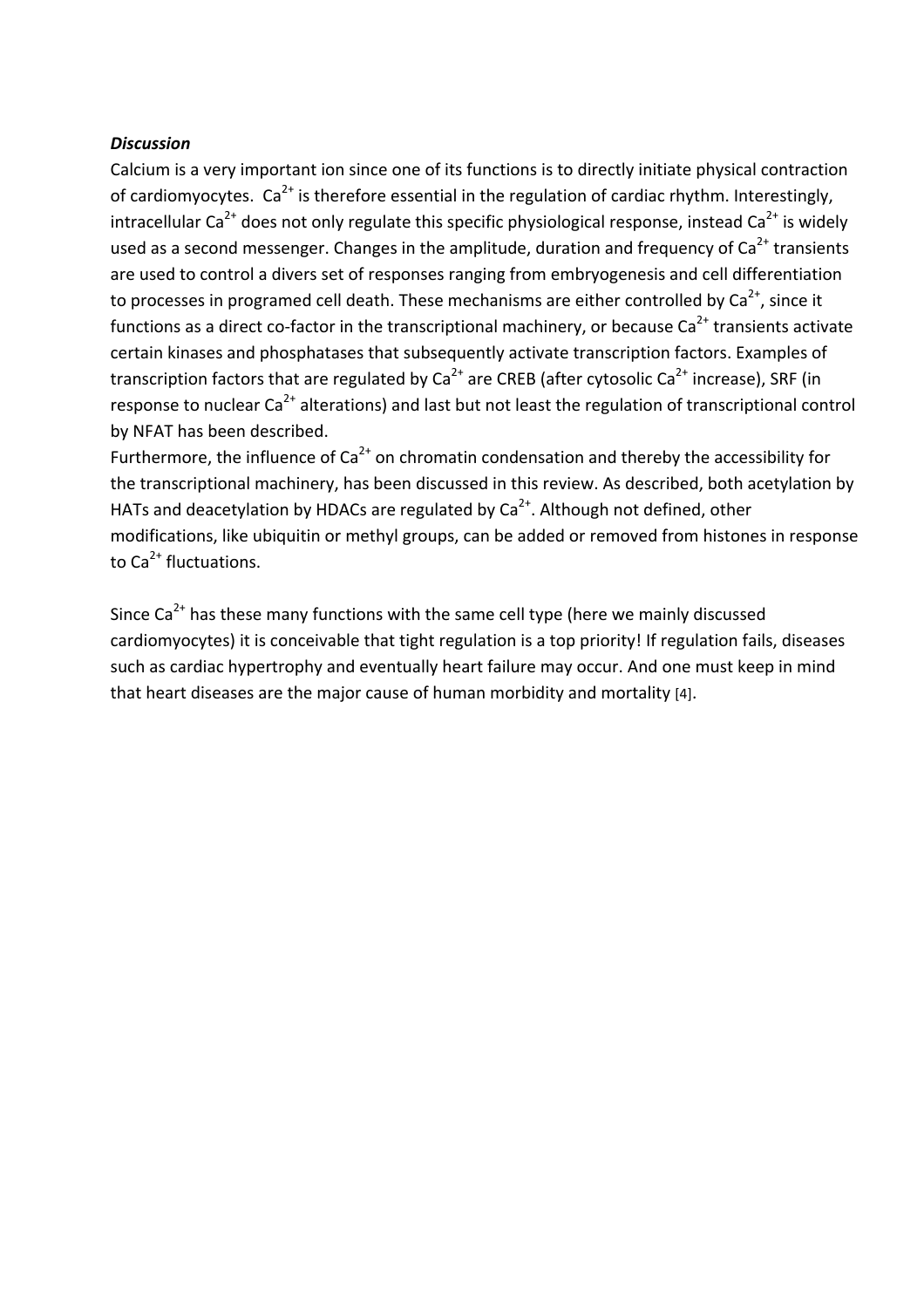#### **Refrences:**

- 1] Silverthorn, human physiology 3<sup>rd</sup> Edition
- 2] Bers,
D.
M.
(2002).

Cardiac
excitation‐contraction
coupling. *Nature* **415**(6868):
198‐205.

- 3]
Zima,
A.V.,
Picht,
E.,
et
al.
(2008). Termination of cardiac Ca<sup>2+</sup> sparks. Role of intra-SR  $[Ca^{2+}]$ , release flux, and intra-SR Ca<sup>2+</sup> diffusion *Circ Res* **103** (8):
e105‐115
- 4] Berridge,
M.
J.
(2006). Remodelling
Ca2+
signalling
systems
and
cardiac
hypertrophy. *Biochem
Soc
Trans* **34** 228‐31.
- 5]
Ehrlich,
B.
E.,
Kaftan,
E.,
et
al.
(1994).

The
pharmacology
of
intracellular
Ca(2+)‐release
channels. *Trends
Pharmacol
Sci* **15**(5):
145‐9.

6]
Solovyova,
N.,
Veselovsky,
N.,
et
al.
(2002).

Ca(2+) dynamics in the lumen of the endoplasmic reticulum in sensory neurons: direct visualization of Ca(2+)induced
Ca(2+)
release
triggered
by
physiological
Ca(2+)
entry. *EMBO
J* **21**(4):
622‐30.

- 7]
Bassani,
J.
W.,
Bassani,
R.A.
et
al.
(1994). Relaxation in rabbit and rat cardiac cells: species-dependent differences in cellular mechanisms. *J
Physiol* **476**(2):
279‐93.
- 8]
Hasenfuss,
G.
(1998).

Alterations
of
calcium‐regulatory
proteins
in
heart
failure. *Cardiovasc Res* **37**:
279‐289.

9]
Mercadier,
J.
J.,
Lompre,
A.
M.,
et
al.
(1990).

Altered sarcoplasmic reticulum Ca2(+)-ATPase gene expression in the human ventricle during end-stage heart failure. *J
Clin
Invest* **85**(1):
305‐9.

- 10]O'Rourke,
B.,
et
al.
(1999). Mechanisms of altered excitation-contraction coupling in canine tachycardia-induced heart failure, I: experimental
studies. *Circ.
Res.* **84**:562–570.
- 11] Lindner,
M.,
Erdmann,
E.,
and
Beuckelmann,
D.J.(1998). Calcium content of the sarcoplasmic reticulum in isolated ventricular myocytes from patients with terminal heart
failure. *J.
Mol.
Cell.
Cardiol.* **30**:743–749.
- 12]Hobai,
I.A.,
and
O'Rourke,
B.
(2001). Decreased sarcoplasmic reticulum calcium content is responsible for defective excitation-contraction coupling
in
canine
heart
failure. *Circulation.* **103**:1577–1584.
- 13]
Matsui,
H.,
MacLennan,
D.H.,
et
al.
(1995). Sarcoplasmic reticulum gene expression in pressure overload-induced cardiac hypertrophy in rabbit. *Am
J
Physiol* **268**(1
Pt
1):
C252‐8.
- 14]
Yano,
M.,
Yamamoto,
T.,
et
al.
(2005). Abnormal
ryanodine
receptor
function
in
heart
failure. *Pharmacol
Ther* **107**(3):
377‐91.
- 15]
Missiaen,
L.,
Robberecht,
W., et
al
2000 Abnormal intracellular Ca<sup>2+</sup> homeostasis and disease. *Cell calcium* 28 1-21
- 16]
Lam,
E.,
Martin,
M.
M.,
et
al
1995 A
novel
FK506
binding
protein
can
mediate
the
immunosuppressive
effects
of
FK506
and
is
associated
with the
cardiac
ryanodine
receptor. *J.
Biol
Chem 270 26511‐26522*
- 17] Zhang, L., Kelley, J., et al. (1997).

Complex formation between junctin, triadin, calsequestrin, and the ryanodine receptor. Proteins of the cardiac
junctional
sarcoplasmic
reticulum
membrane. *J
Biol
Chem* **272**(37):
23389‐97.

- 18] Gyorke, I., Hester, N., et al. (2004). The role of calsequestrin, triadin, and junctin in conferring cardiac ryanodine receptor responsiveness to luminal
calcium. *Biophys
J* **86**(4):
2121‐8.
- 19]
Kobayashi,
Y.
M.
and
Jones,
L.R.
(1999). Identification of triadin 1 as the predominant triadin isoform expressed in mammalian myocardium. *J
Biol
Chem* **274**(40):
28660‐8.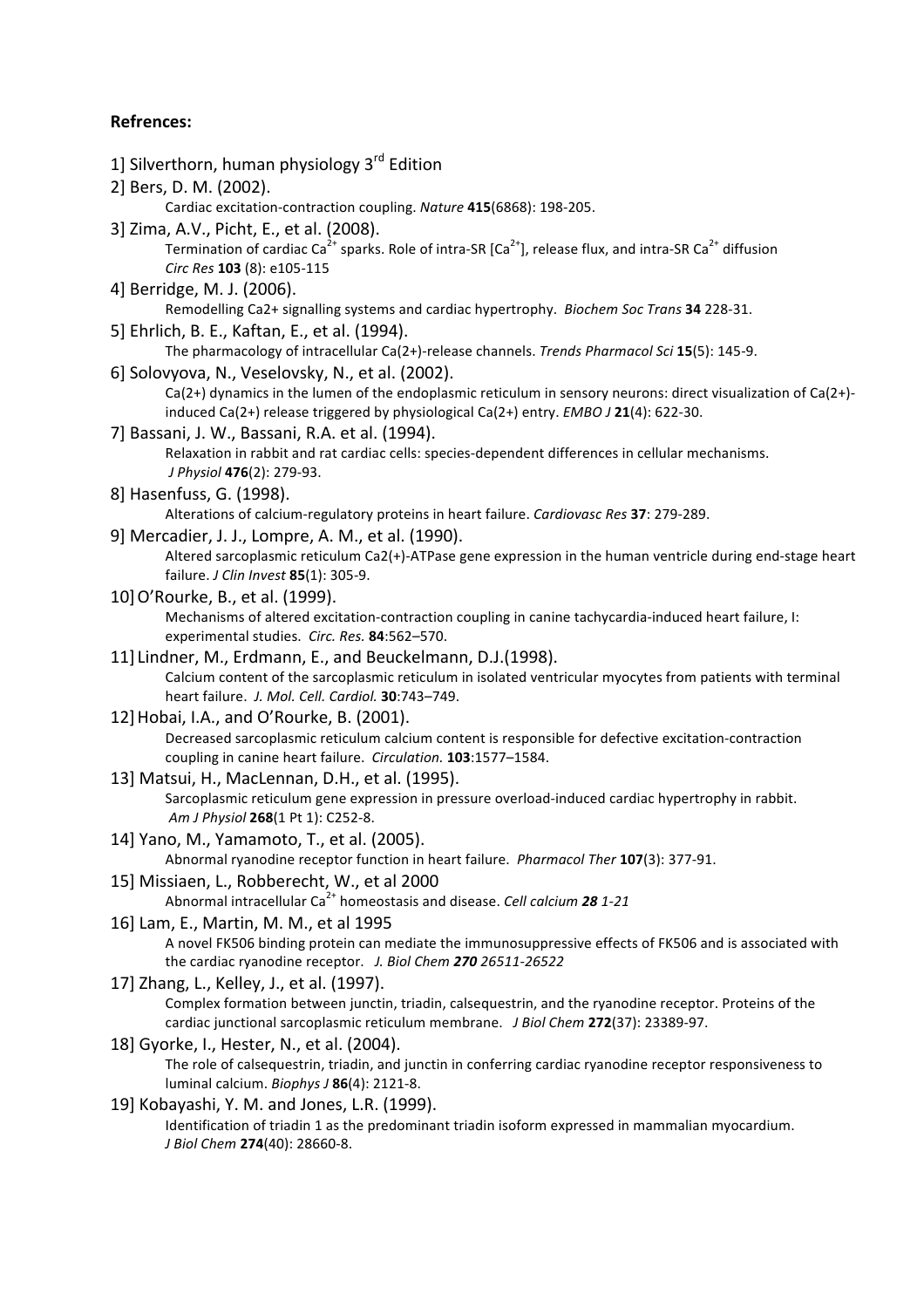- 20]
Kobayashi,
Y.
M.,
Alseikhan,
B.A.,
et
al.
(2000). Localization and characterization of the calsequestrin-binding domain of triadin 1. Evidence for a charged beta-strand in mediating the protein-protein interaction. J Biol Chem 275(23): 17639-46.
- 21]
Mitchell,
R.
D.,
Simmerman,
H.K.,
et
al.
(1988). Ca2+ binding effects on protein conformation and protein interactions of canine cardiac calsequestrin. *J
Biol
Chem* **263**(3):
1376‐81.
- 22]
Jones,
L.
R.,
Zhang,
L.,

et
al.
(1995). Purification, primary structure, and immunological characterization of the 26-kDa calsequestrin binding protein
(junctin)
from
cardiac
junctional
sarcoplasmic
reticulum. *J
Biol
Chem* **270**(51):
30787‐96.
- 23]
Gerasimenko,
J.
V.,
Maruyama,
Y.,
et
al.
(2003). NAADP mobilizes Ca2+ from a thapsigargin-sensitive store in the nuclear envelope by activating ryanodine receptors. *J
Cell
Biol* **163**(2):
271‐82.
- 24] Bootman, M.D., Collins, T.J., Peppiatt, C.M., et al (2001) Calcium
signaling
‐ an
overview. *Cell
and
developmental
biology* **12**:
3‐10
- 25]
Hohenegger,
M.,
Suko,
J.,
et
al
2002 Nicotinic acid-adenine inositol 1,4,5-triphosphate activates the skeletal muscle ryanodine receptor. *Biochem. J. 367 423‐431*
- 26]
Chini,
E.
N.,
Beers,
K.
W.,
et
al
1995 Nicotinate adenine dinucleotide phosphate (NAADP) triggers a specific calcium release system in sea urchin eggs. *J.
Biol.
Chem. 270 3216‐3223.*
- 27]
Lee,
H.
C.
and
Aarhus,
R.
1995 A derivative of NADP mobilizes calcium stores insensitive to inositol triphosphate and cyclic ADP-ribose. *J.
Biol.
Chem 270 2152‐2157*
- 28]
Berridge,
M.
J.
(2002). The
endoplasmic
reticulum:
a
multifunctional
signaling
organelle. *Cell
Calcium* **32**(5‐6):
235‐49.
- 29]
Franzini‐Armstrong,
C.,
Protasi,
F.,
et
al
1997 Ryanodine
receptors
of
striated
muscles:
A
complex
channel
capable
of
multiple
interactions. *Physiol
Rev 77 699‐729.*
- 30]
Berridge,
M.,
Lipp,
P
et
al
2000 The
versatility
and
university
of
calcium
signaling. *Nat
Rev
Mol
CellBbiol 1 11‐21*
- 31]
Bootman,
M.D.,
Thomas,
D.,
et
al
(2000). Nuclear
calcium
signaling. *Cell
Mol
Life
Sci* **57**:
371‐378
- 32]
Bezprozvanny,
I.,
Watras,
J.,
et
al.
(1991).

Bell-shaped calcium-response curves of Ins(1,4,5)P3- and calcium-gated channels from endoplasmic reticulum of
cerebellum. *Nature* **351**(6329):
751‐4.

- 33]
Missiaen,
L.,
de
Smedt,
H.,
et
al.
(1992). Ca2+ release induced by inositol 1,4,5-trisphosphate is a steady-state phenomenon controlled by luminal Ca2+
in
permeabilized
cells. *Nature* **357**(6379):
599‐602.
- 34]
Missiaen,
L.,
Parys,
J.
B.,
et
al
1999 The bell shaped Ca dependence of the inositol 1,4,5-triphosphate induced Ca release is modulated by Ca calmodulin. *J.Biol. Chem 274 13748‐13751*
- 35]
Cullen,
P.J
1998

Bridging
the
GAP
in
inositol
1,3,4,5‐tetrakiphosphate
signaling. *Biochem
Biophys
Acta* **1436** 35‐47

36]
Wuytack,
F.,
Raeymaekers,
L.,
et
al

2002

Molecular physiology of the SERCA and SPCA pumps. Cell Calcium 32 279-305

- 37]
Gray,
A.,
Olsson,
H.,
et
al.
(2003). Nonradioactive methods for the assay of phosphoinositide 3-kinases and phosphoinositide phosphatases and selective detection of signaling lipids in cell and tissue extracts. Anal Biochem 313(2): 234-45.
- 38]
Gensburger,
C.,
Freyermuth,
S.,
et
al
2003 In vivo nuclear Ca<sup>2+</sup>-ATPase phosphorylation triggers intermediate size molecular transport to the nucleus. *Biochem
Biophys
Res
Comm 303 1225‐1228*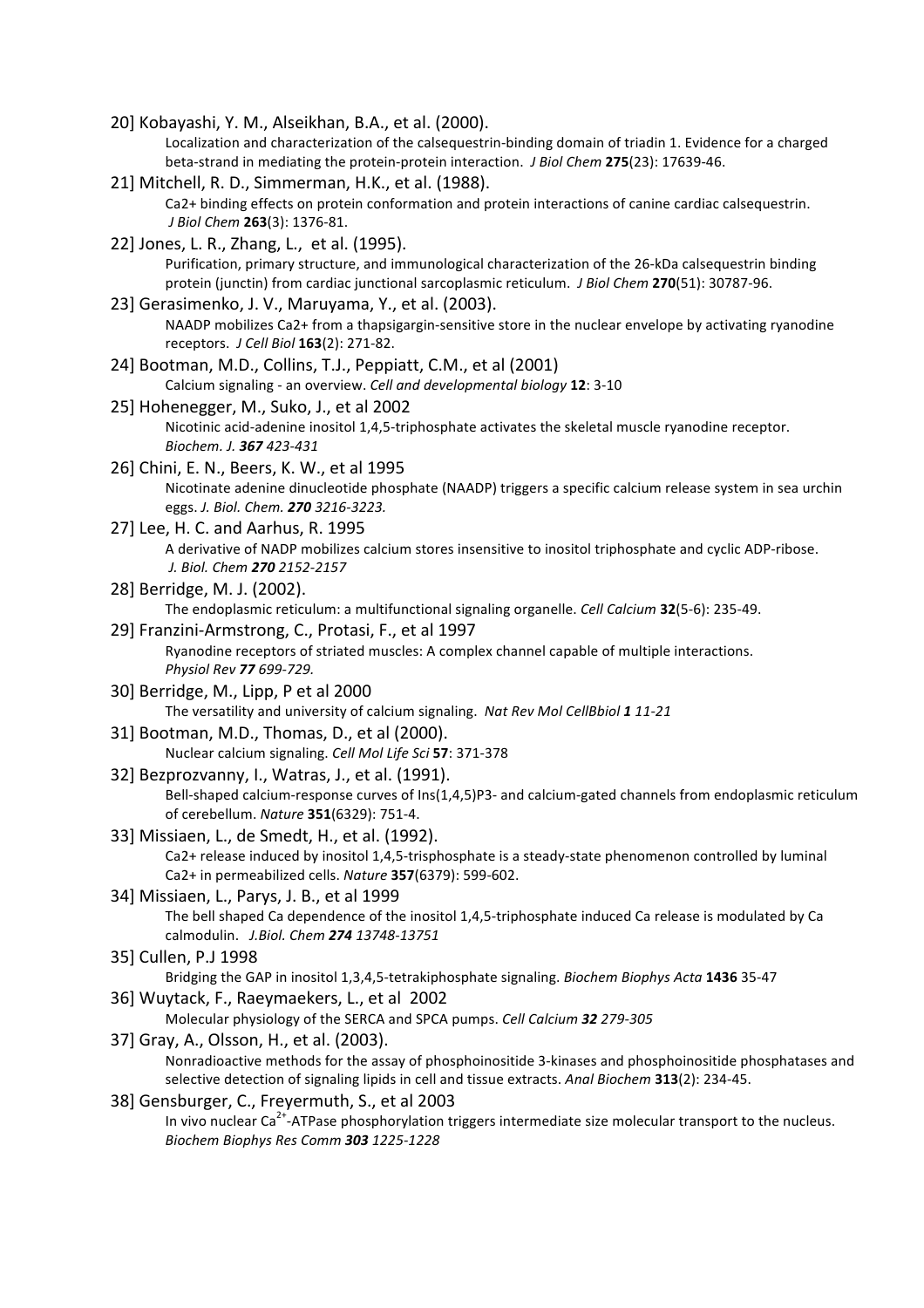39]
Kasneci,
A.,
Kemeny‐Suss,
N.M.,
et
al
(2009). Egr-1 negatively regulates calsequestrin expression and calcium dynamics in ventricular cells. *Cardiovasc
Res* **81**:
695‐702 40]
Chi,
C.,
Tebo,
M.,
et
al
(2007). Genetic
screening
of
calcium
regulation
genes
in
familial
hypertrophic
cardiomyopathy. *J
Moll
Cell
Cardiol* **43**:
337‐343 41]
Negash,
S.,
Yao,
Q.,
et
al.
(2000). Phospholamban remains associated with the Ca2+- and Mg2+-dependent ATPase following phosphorylation by
cAMP‐dependent
protein
kinase. *Biochem
J* **351**(Pt
1):
195‐205. 42]
Li,
L.,
DeSantiago,
J.,
et
al
2000 Phosphorylation of phospholamban and troponin I in beta-adrenergic-induced acceleration of cardiac relaxation. *Am
J
Phys 278 769‐779* 43]
Bers,
D.
M.,
Bridge,
J.H.,
et
al.
(1989). Intracellular Ca2+ transients during rapid cooling contractures in guinea-pig ventricular myocytes. *J
Physiol* **417**:
537‐53. 44]
Bridge,
J.
H.,
Smolley,
J.R.,
et
al.
(1990). The relationship between charge movements associated with ICa and INa-Ca in cardiac myocytes. *Science* **248**(4953):
376‐8. 45]
Crespo,
L.
M.,
Grantham,
C.J.,
et
al.
(1990). Kinetics, stoichiometry and role of the Na-Ca exchange mechanism in isolated cardiac myocytes. *Nature* **345**(6276):
618‐21. 46]
DiPolo,
R.
and
Beauge,
L.
(1991). Regulation of Na-Ca exchange. An overview. Ann N Y Acad Sci 639: 100-11. 47]
Iwamoto
T,
Wakabayashi
S,
et
al.
1995. Growth factor-induced phosphorylation and activation of aortic smooth muscle Na`/Ca2` exchanger. *J.
Biol.
Chem.* **270**:8996–9001 48]
Iwamoto
T,
Pan
Y,
Wakabayashi
S,
et
al.
1996. Phosphorylation-dependent regulation of cardiac Na`/Ca2` exchanger via protein kinase C. *J.
Biol.
Chem.* **271**:13609–15 49]
Hilgemann,
D.
W.
(1990). Regulation and deregulation of cardiac Na(+)-Ca2+ exchange in giant excised sarcolemmal membrane patches. *Nature* **344**(6263):
242‐5. 50]
Philipson,
K
and
Nicoll,
D.
A.
2000 Sodium‐calcium
exchange:
A
molecular
perspective. *Annu
Rev
Physiol 62 111‐133* 51]
Gunter,
T.
E.,
Gunter,
K.
K.,
et
al.
(1994). Mitochondrial
calcium
transport:
physiological
and
pathological
relevance. *Am
J
Physiol* **267**(2
Pt
1):
C313‐39**.** 52]
Bernardi,
P.
1999 Mitochondrial transport of cations: channels, exchangers and permeability transition. *Physiol
Rev* **79** 1127‐1155 53]
Kirichok,
Y.,
Krapivinsky,
G.,
et
al
2004 The
mitochondrial
calcium
uniporter
is
a
highly
selective
ion
channel. *Nature* **427** 360‐364 54]
Duchen,
M.
R.
2000 Mitochondria and Ca<sup>2+</sup> in cell physiology and pathophysiology. *Cell Calcium* 28 339-348. 55]
Ganitkevich,
V.
Y.
2003 The role of mitochondria in cytoplasmic Ca<sup>2+</sup> cycling. Exp Physiol 88 91-97 56]
Hajnoczky,
G.,
Pacher,
P.,
et
al

2001 Spatio-temporal organization of the mitochondrial phase of apoptosis. *IUBMB life* 52 273-245 57]
Ichas,
F.,
Jouaville,
L.
S.,
et
al

1997 Mitochondria are excitable organelles capable of generating and conveying electrical and calcium signals. *Cell* **89** 1145/1153.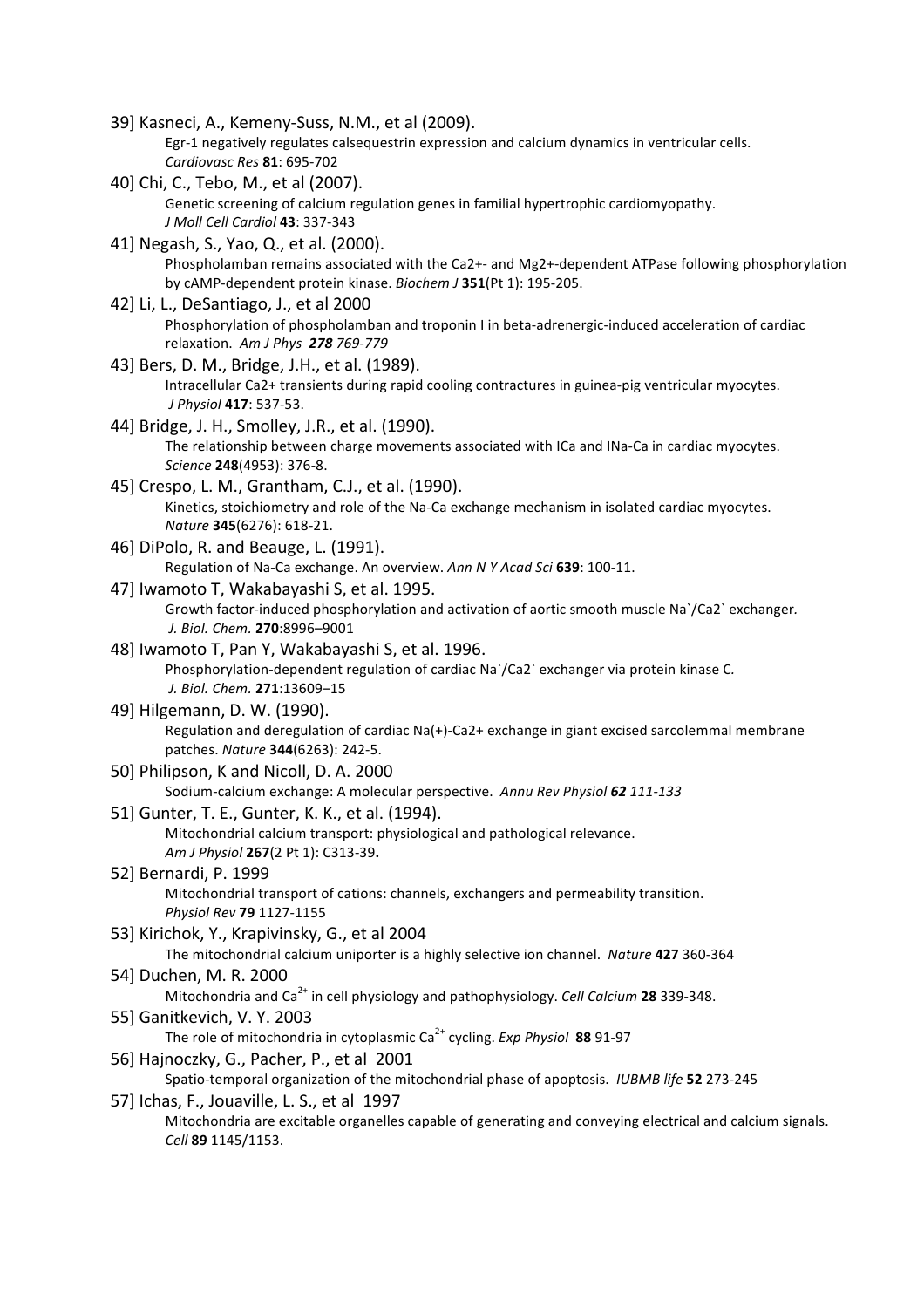58]
Chandra,
S.,
Kable,
E.
P.,
et
al.
(1991).

Calcium sequestration in the Golgi apparatus of cultured mammalian cells revealed by laser scanning confocal microscopy
and
ion
microscopy. *J
Cell
Sci* **100** (Pt
4): 747‐52.

- 59]
Missiaen,
L.,
Raeymaekers,
L.,
et
al.
(2004). SPCA1
pumps
and
Hailey‐Hailey
disease. *Biochem
Biophys
Res
Commun* **322**(4):
1204‐13.
- 60]
Van
Baelen,
K.,
Vanoevelen,
J.,
et
al.
(2003).

The contribution of the SPCA1 Ca2+ pump to the Ca2+ accumulation in the Golgi apparatus of HeLa cells assessed
via
RNA‐mediated
interference. *Biochem
Biophys
Res
Commun* **306**(2):
430‐6.

61]
Dobson‐Stone,
C.,
Fairclough,
R.,
et
al.
(2002).

Hailey-Hailey disease: molecular and clinical characterization of novel mutations in the ATP2C1 gene. *J
Invest
Dermatol* **118**(2):
338‐43.

62]
Shull,
G.
E.
(2000).

Gene knockout studies of Ca2+-transporting ATPases. *Eur J Biochem* 267(17): 5284-90.

- 63]
Wei,
Y.,
Chen,
J.,
et
al.
(2000). Phenotypic screening of mutations in Pmr1, the yeast secretory pathway Ca2+/Mn2+-ATPase, reveals residues critical for ion selectivity and transport. *J Biol Chem* 275(31): 23927-32.
- 64]
Durr,
G.,
Strayle,
J.,
et
al.
(1998). The medial-Golgi ion pump Pmr1 supplies the yeast secretory pathway with Ca2+ and Mn2+ required for glycosylation,
sorting,
and
endoplasmic
reticulum‐associated
protein
degradation. *Mol
Biol
Cell* **9**(5):
1149‐62.
- 65]
Vanoevelen,
J.,
Raeymaekers,
L.,
et
al.
(2004). Inositol trisphosphate producing agonists do not mobilize the thapsigargin-insensitive part of the endoplasmic‐reticulum
and
Golgi
Ca2+
store. *Cell
Calcium* **35**(2):
115‐21.
- 66]
Cottrell,
G.
S.,
Hooper,
N.M.,
et
al.
(2000). Cloning, expression, and characterization of human cytosolic aminopeptidase P: a single manganese(II)dependent
enzyme. *Biochemistry* **39**(49):
15121‐8.
- 67]
Lin,
P.,
Yao,
Y.,
et
al.
(1999). Overexpression of CALNUC (nucleobindin) increases agonist and thapsigargin releasable Ca2+ storage in the Golgi. *J
Cell
Biol* **145**(2):
279‐89.
- 68]
Van
Baelen,
K.,
Dode,
L.,
et
al
(2004).

The Ca<sup>2+</sup>/Mn<sup>2+</sup> pumps in the golgi apparatus. *Biochim Biophys Acta* **1742**: **103-112** 

69]
Carafoli,
E.
(1991).

Calcium
pump
of
the
plasma
membrane. *Physiol
Rev* **71**(1):
129‐53.

70]
Strehler,
E.
E.,
Filoteo,
A.G.,
et
al.
(2007).

Plasma-membrane Ca(2+) pumps: structural diversity as the basis for functional versatility. *Biochem
Soc
Trans* **35**(Pt
5):
919‐22.

- 71]
Strehler,
E.
E.
(1991). Recent advances in the molecular characterization of plasma membrane Ca2+ pumps. *J Membr
Biol* **120**(1):
1‐15.
- 72]
Strehler,
E.
E.
and
Zacharias,
D.A.
(2001). Role of alternative splicing in generating isoform diversity among plasma membrane calcium pumps. *Physiol
Rev* **81**(1):
21‐50.
- 73]
Carafoli,
E.
(1994). Biogenesis:
plasma
membrane
calcium
ATPase:
15
years
of
work
on
the
purified
enzyme. *FASEB
J* **8**(13):
993‐1002.
- 74] Dean, W. L., Chen, D., et al. (1997).

Regulation of platelet plasma membrane Ca2+-ATPase by cAMP-dependent and tyrosine phosphorylation. *J
Biol
Chem* **272**(24):
15113‐9.

75]
Humbert,
J.,
Matter,
N.,
et
al
(1996). Inositol 1,4,5-Triphosphate receptor is located to the inner nuclear membrane vindicating regulation of nuclear
calcium
signalling
by
Inositol
1,4,5‐Triphosphate. *J. Bio
Chem* **271**:
478‐485

#### 76]
Michelangeli,
F.,
Ogunbayo,
O.A.,
et
al
(2005)

A plethora of interacting organellar Ca<sup>2+</sup> stores. *Curr Opin Cell Biol* 17: 135-140.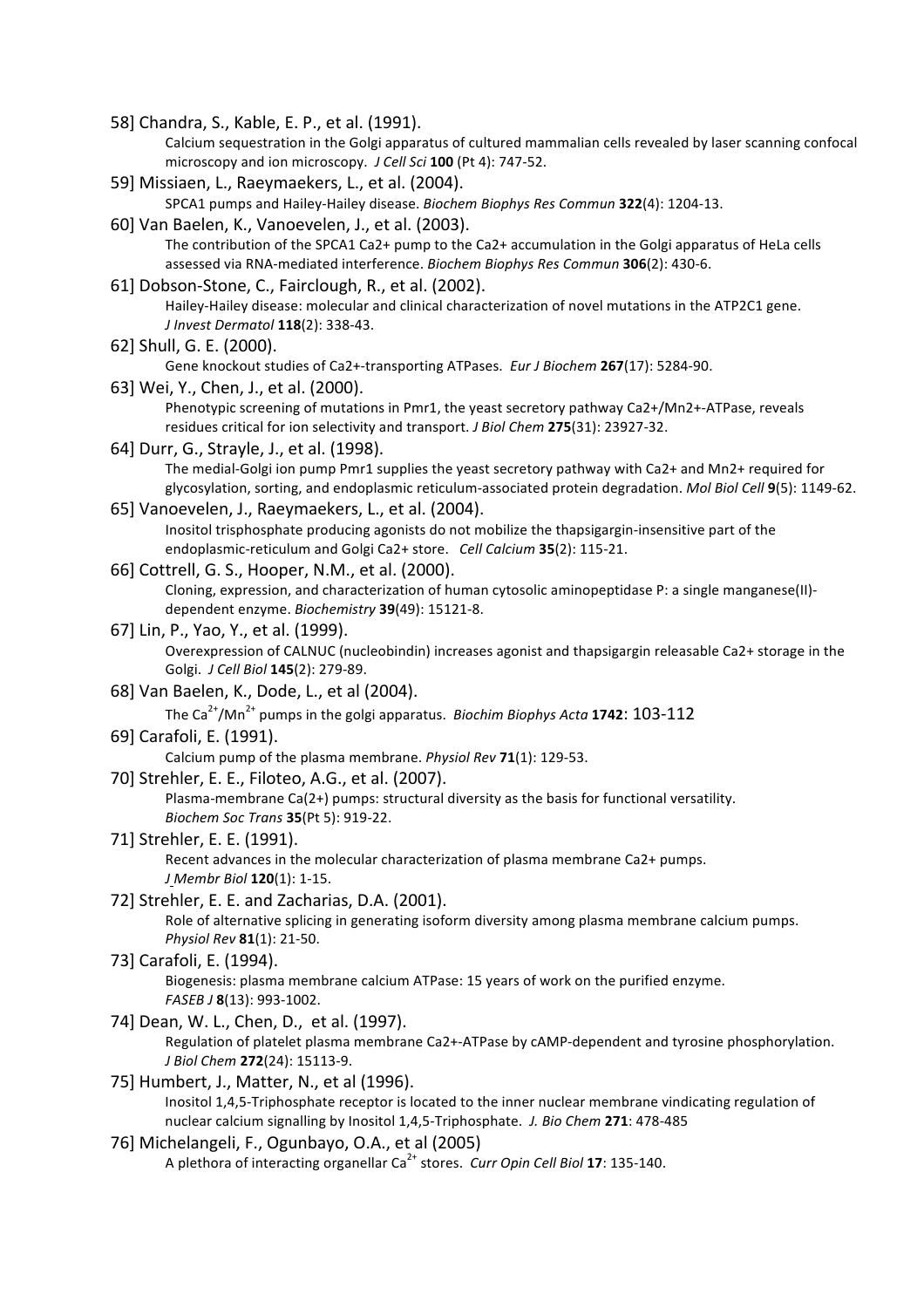77]
Stehno‐Bittel,
L.,
Luckhoff,
A.,
et
al.
(1995).

Calcium
release
from
the
nucleus
by
InsP3
receptor
channels. *Neuron* **14**(1):
163‐7.

- 78]
Gerasimenko,
O.V.,
Gerasimenko,
J.V.,
et
al
(1995). ATP dependent accumulation and inositol triphosphate- or cyclic ADP-ribose-mediated release of Ca<sup>2+</sup> from the
nuclear
envelope. *Cell* **80**:
439‐444.
- 79]
Gerasimenko,
O.
and
Gerasimenko,
J.
(2004). New aspects of nuclear calcium signalling. J Cell Sci 117(Pt 15): 3087-94.
- 80]
Hsu,
A.
L.,
Lu,
P.
J.
et
al.
(1998). Regulation of nuclear calcium uptake by inositol phosphates and external calcium. *Biochem
Biophys
Res
Commun* **243**(3):
653‐6.
- 81]
Hennager,
D.J.,
Welsh,
M.J.,
et
al
(1995). Changes in either cytosolic or nucleoplasmic inositol 1,4,5-triphosphate levels can control nuclear Ca<sup>2+</sup> concentration. *J.Biol.Chem* **270**:
4959‐4962
- 82]
Santella,
L.
and
Kyozuka,
K.
(1997). Effects of 1-methyladenine on nuclear Ca2+ transients and meiosis resumption in starfish oocytes are mimicked by the nuclear injection of inositol 1,4,5-trisphosphate and cADP-ribose. Cell Calcium 22(1): 11-20.
- 83]
Adebanjo,
O.A.,
Biswas,
G.,
et
al
(2000) Novel biochemical and functional insight into nuclear  $Ca^{2+}$  transport through INS(1,4,5)P<sub>3</sub>Rs and RyRs in osteoblasts. *Am.
J.
Physiol.
Renal
Physiol* **278**:
F784‐F791
- 84]
Cocco,
L.,
Martelli,
A.M.,
et
al.
(1994). Inositol
lipid
cycle
in
the
nucleus. *Cell
Signal* **6**(5):
481‐5.
- 85]
Santella,
L.
(1996).

The
cell
nucleus:
an
Eldorado
to
future
calcium
research? *J
Membr
Biol* **153**(2):
83‐92.

- 86]
Cancela,
J.
M.
(2001). Specific Ca2+ signaling evoked by cholecystokinin and acetylcholine: the roles of NAADP, cADPR, and IP3. *Annu
Rev
Physiol* **63**:
99‐117.
- 87]
Perez‐Terzic,
C.,
Jaconi,
M.,
et
al.
(1997). Nuclear calcium and the regulation of the nuclear pore complex. Bioessays 19(9): 787-92.
- 88]
Lee,
M.A.,
Dunn,
R.C.,
et
al
(1998). Calcium
regulation
of
nuclear
pore
permeability. *Cell Calcium* **23**:
91‐101
- 89]
Lipp,
P.
and
Niggli,
E.
(1993). Ratiometric confocal Ca(2+)-measurements with visible wavelength indicators in isolated cardiac myocytes. *Cell
Calcium* **14**(5):
359‐72.
- 90]
Greber,
U.
F.
and

Gerace,
L.
(1995). Depletion of calcium from the lumen of endoplasmic reticulum reversibly inhibits passive diffusion and signalmediated transport into the nucleus. *J Cell Biol* 128(1-2): 5-14.
- 91]
Moore‐Nichols,
D.,
Arnott,
A.,
et
al.
(2002). Regulation of nuclear pore complex conformation by IP(3) receptor activation. *Biophys J* 83(3): 1421-8. 92]
Stoffler,
D.,
Goldie,
K.
N.,
et
al.
(1999).
- Calcium-mediated structural changes of native nuclear pore complexes monitored by time-lapse atomic force microscopy. *J
Mol
Biol* **287**(4):
741‐52.
- 93]
Bustamante,
J.
O.
(2006). Current
concepts
in
nuclear
pore
electrophysiology. *Can
J
Physiol
Pharmacol* **84**(3‐4):
347‐65.
- 94]
Clapham,
D.
E.
(1995). Calcium
signaling. *Cell* **80**(2):
259‐68.
- 95] Bading, H., Hardingham, G.E., et al (1997)

Gene regulation by nuclear and cytoplasmic calcium signals. Biochem Biophys Res Commun 236: 541-543 96]
Ginty,
D.D.
(1997)

Calcium
regulation
of
gene
expression:
Isn't
that
spatial? *Neuron* **18**:
183‐186.

97]
Ryan,
W.A.,
Franza
B.R.,
and
Gilman
M.Z.
(1989)

Two distinct cellular phosphoproteins bind to the c-fos serum response element *EMBO J* 8 1785-1792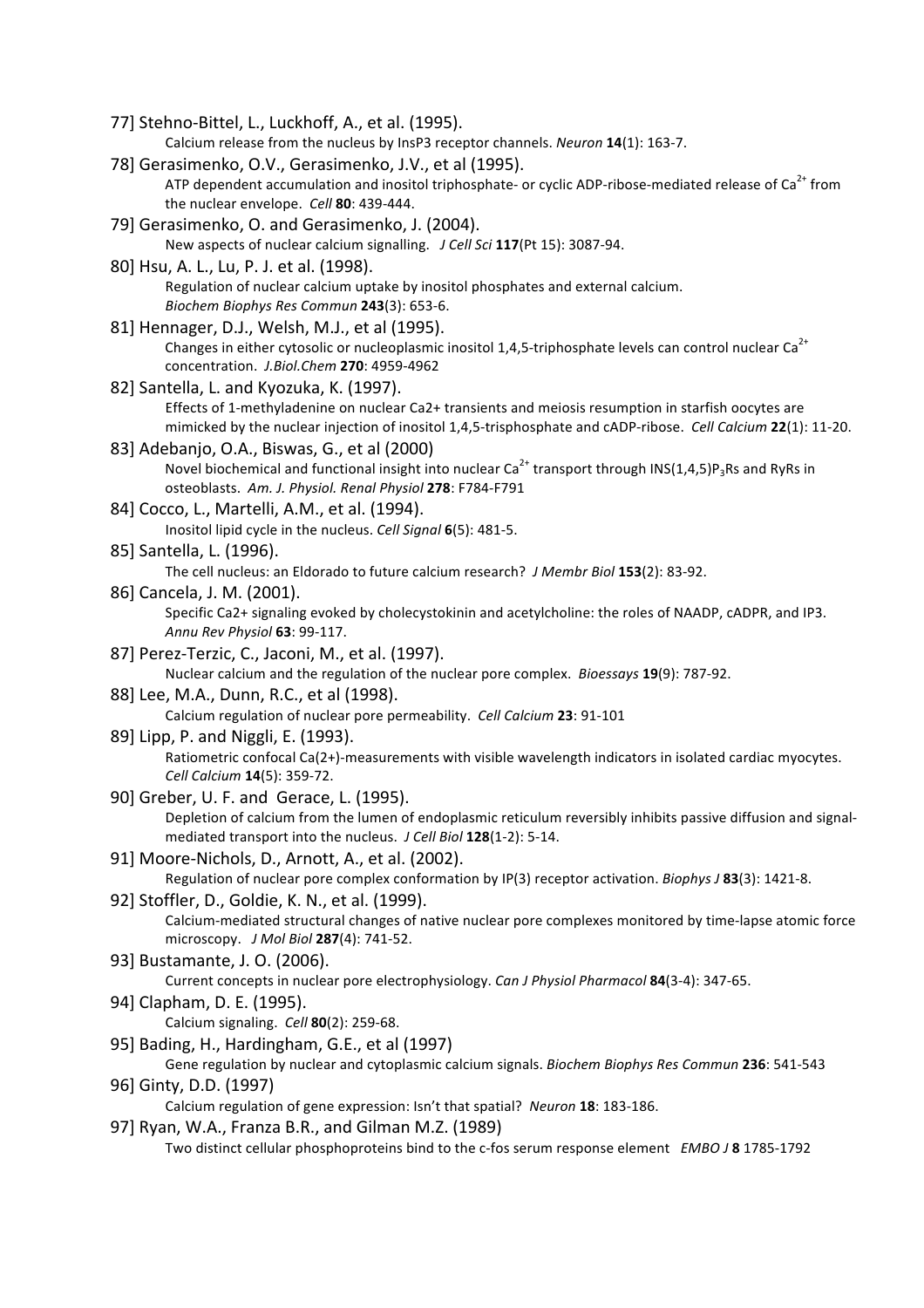- 98]
Rosen,
L.B.
Ginty,
D.D.
and
Greenberg,
M.E.
(1995) Calcium
regulation
of
Gene
expression. *Adv
Sec Mess
Phosphopr Res* **30** 225‐253
- 99]
Van
Haasteren
G.,
Li,
S.,
Muda,
M.,
et
al
(1999). Calcium
signalling
and
gene
expression. *J
Rec
&
Sig
Trans Res* **19** 481‐492
- 100]
Misra,
R.P.,
Bonni,
A.,
Miranti,
C.K.,
et
al
(1994) L-type voltage sensitive calcium channel activation stimulates gene expression by a serum response factordependent
pathway. *J.
Biol.
Chem.* **269** 25483‐25493.
- 101]
Rivera,
V.M.,
Miranti,
C.K.,
et
al.
(1993) A growth factor-induced kinase phosphorylates the serum response factor at a site that regulates its DNA‐binding
activity. *Mol.
Cell.
Biol*. **13**6260‐6273
- 102]
Brindle,
P.
K.
and
Montminy,
M.R.
(1992). The CREB family of transcription activators. Curr Opin Genet Dev 2(2): 199-204.
- 103]
Hardingham,
G.
E.,
Chawla,
S.,
et
al.
(1997). Distinct functions of nuclear and cytoplasmic calcium in the control of gene expression. *Nature* **385**(6613):
260‐5.
- 104]
Sun,
P.,
Enslen,
H.,
et
al.
(1994). Differential activation of CREB by Ca2+/calmodulin-dependent protein kinases type II and type IV involves phosphorylation of a site that negatively regulates activity. Genes Dev 8(21): 2527-39.
- 105]
Bito,
H.,
Deisseroth,
K.,
et
al.
(1996). CREB
phosphorylation
and
dephosphorylation:
a
Ca(2+)‐ and
stimulus
duration‐dependent
switch
for hippocampal
gene
expression. *Cell* **87**(7):
1203‐14.
- 106]
Janknecht,
R.,
Hunter,
T.
(1996) Versatile
molecular
glue. *Curr
Biol* **6**:
951‐954
- 107]
Wamhoff,
B.
R.,
Bowles,
D.K.,
et
al.
(2006). Excitation‐transcription
coupling
in
arterial
smooth
muscle. *Circ
Res* **98**(7):
868‐78.
- 108]
Jenuwein,
T.
and
Allis,
C.D.
(2001).

Translating
the
histone
code. *Science* **293**(5532):
1074‐80.

- 109]
Miyamoto,
S.,
Kawamura,
t.,
et
al
(2006) Histone acetyltransferase activity of p300 is required for the promotion of left ventricular remodelling after myocardial
infarction
in
adult
mice
in
vivo. *Circulation* **113**:
679‐690
- 110]
Kim,
M.S.,
Merlo,
X.,
et
al
(2006)

Co-activation of atrial natriuretic factor promoter by Tip60 and serum response factor. *J Biol Chem* 6: 243-269

- 111]
Davidson,
S.M.,
Townsend,
P.A.,
et
al
(2005) The transcriptional coactivator p300 plays a critical role in the hypertrophic and protective pathways induced by phenylepinephrine in cardiac cells but is specific to the hypertrophic effect of urocortin. *J.
Chem.
Biochem* **6**:
162‐170
- 112]
Shilatifard,
A.
(2006). Chromatin modifications by methylation and ubiquitination: implications in the regulation of gene expression. *Annu
Rev
Biochem* **75**:
243‐69.
- 113]
Ma,
K.,
Chan,
J.K.,
et
al.
(2005). Myocyte enhancer factor 2 acetylation by p300 enhances its DNA binding activity, transcriptional activity, and myogenic
differentiation. *Mol
Cell
Biol* **25**(9):
3575‐82.
- 114]Glozak,
M.A.,
Sengupta,N.,
et
al
(2005)

Acetylation and deacetylation of non-histone proteins. Gene 363: 15-23

115]
Lu,
J.,
McKinsey,
T.A.,
et
al
(2000)

Signal-dependent activation of MEF2 transcription factor by dissociation from histone deacetylases. *Proc
Natl
Acad
Sci
USA* **97**:
4070‐4075

- 116]
Miska,
E.A.,
Karlsson,
C.,
et
al
(1999) HDAC4
deacetylase associates
wit
hand
represses
the
MEF2
transcription
factor. *EMBO
J* **18**:
5099‐5107
- 117]
Kolodziejczyk,
S.M.,
Wang,
L.,
et
al
(1999) MEF2 is upregulated during cardiac hypertrophy and is required for normal post-natal growth of the myocardium. *Curr
Biol* **9**:
1203‐1206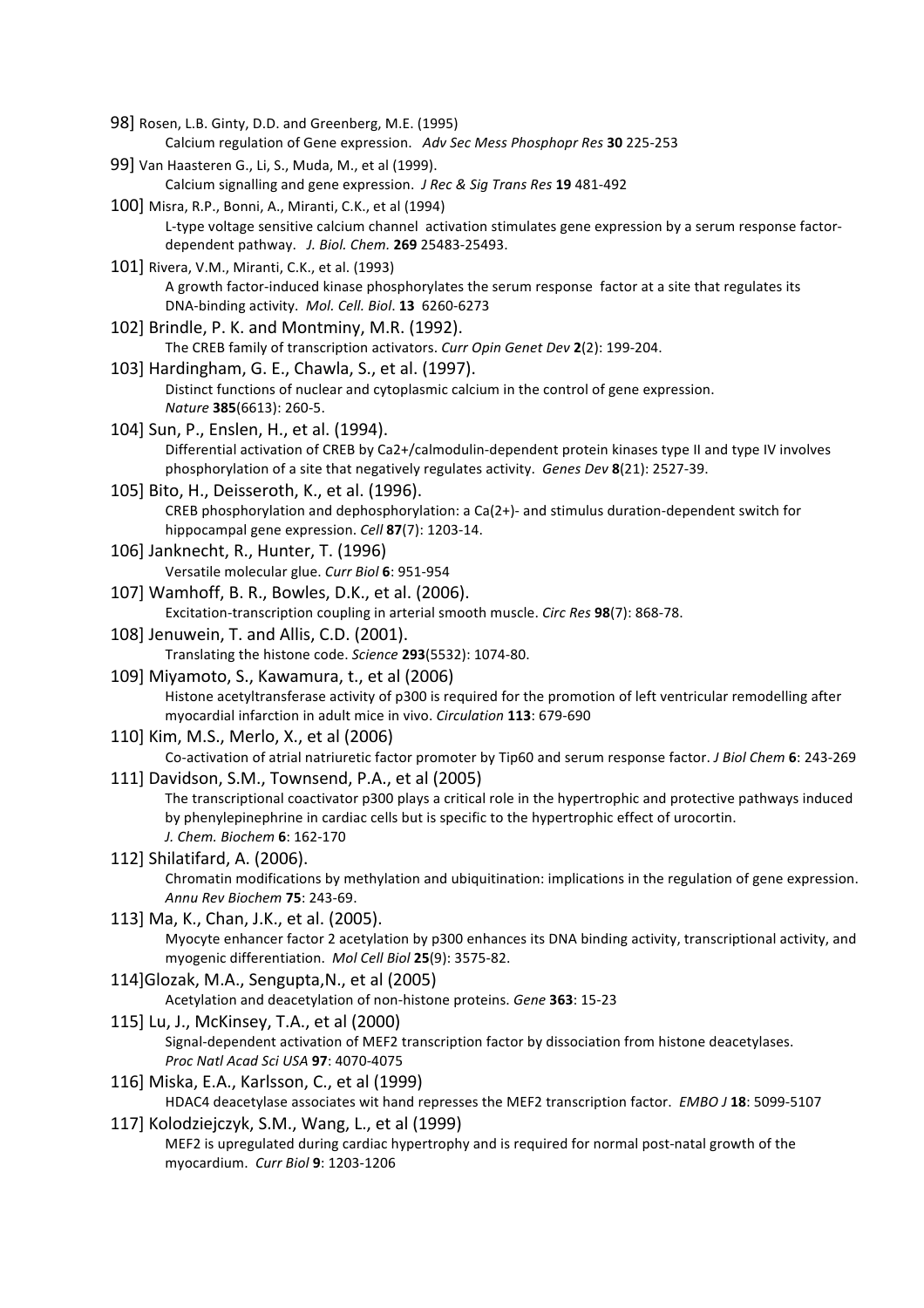- 118]
Passier,
R.,
Zeng,
H.,
et
al
(2000) CaM kinase signalling induces cardiac hypertrophy and activates the MEF2 transcription factor in vivo. *J
Clin
Invest* **105**:
1395‐1406.
- 119]
Xu,
J.,
Gong,
N.L.,
et
al
(2006) Myocyte enhance factor 2A and 2C induce dilated cardiomyopathy in transgenic mice. *J
Biol
Chem* **281**:
9152‐9162
- 120]
McKinsey,
T.
A.
(2007). Derepression of pathological cardiac genes by members of the CaM kinase superfamily. *Cardiovasc
Res* **73**(4):
667‐77.
- 121]
Tobimatsu,
T.,
Fujisawa,
H.
(1989) Tissue-specific expression of four types of rat calmodulin-dependent protein kinase II mRNAs. *J
Biol
Chem* **264**:
17907‐17912
- 122]
Zhang,
T.,
Miyamoto,
S.,
et
al
(2004) Cardiomyocyte calcium and calcium/calmoduli- dependent protein kinase II: friends or foes? *Recent
Prog
Horm
Res* **59**:
141‐168
- 123]
Gruver,
C.L.,
DeMayo,
F.,
et
al
(1993) Targeted developmental overexpression of calmodulin induces proliferative and hypertrophic growth of cardiomyocytes
in
transgenic
mice. *Endocrinology* **113**:
376‐388
- 124] Beals, C. R., Clipstone, N. A., et al. (1997). Nuclear
localization
of
NF‐ATc
by
a
calcineurin‐dependent,
cyclosporin‐sensitive
intramolecular
interaction. *Genes
Dev* **11**(7):
824‐34.
- 125]
Dolmetsch,
R.
E.,
Lewis,
R.
S.,
et
al.
(1997). Differential activation of transcription factors induced by Ca2+ response amplitude and duration. *Nature* **386**(6627):
855‐8.
- 126]
Houser,
S.R.,
and
Molkentin,
J.D.
(2009) Does contractile Ca<sup>2+</sup> control calcineurin-NFAT signaling and pathological hypertrophy in cariac myocytes? *Sci
Signal* **1(25)**:
1‐4
- 127]
MacDonnell,
S.
M.,
Weisser‐Thomas,
J.,
et
al.
(2009). CaMKII negatively regulates calcineurin-NFAT signaling in cardiac myocytes. Circ Res 105(4): 316-25.
- 128]
Klee,
C.
B.,
Ren,
H.,
et
al.
(1998). Regulation of the calmodulin-stimulated protein phosphatase, calcineurin. *J Biol Chem* 273(22): 13367-70.
- 129]
Rusnak,
F.
and
Mertz,
P.
(2000). Calcineurin:
form
and
function. *Physiol
Rev* **80**(4):
1483‐521.
- 130]
Crabtree,
G.R.
(2001)

Calcium,
calcineurin,
and
the
control
of
transcription. *J.Biol
Chem* **276**:
2313‐2316

- 131]
Tomida,
T.,
Hirose,
K.,
et
al.
(2003). NFAT functions as a working memory of Ca2+ signals in decoding Ca2+ oscillation. *EMBO J* 22(15): 3825-32.
- 132]
Vega,
R.B.,
Bassel‐Duby,
R,
et
al
(2003) Control of cardiac growth and function by calcineurin signalling. *J Biol Chem* 278: 36981-36984
- 133]
Kohler,
B.,
Lin,
L.,
et
al
(2008) Five novel mutations in steroidogenic factor 1 (SF1, NR5A1) in 46,XY patients with severe underandrogenization
but
without
adrenal
insufficiency. *Hum
Mutat* **29**:59‐64
- 134]
Munch,
G.,
Bolck,
B.,
et
al.
(2002). Evidence for calcineurin-mediated regulation of SERCA 2a activity in human myocardium. *J
Mol
Cell
Cardiol* **34**(3):
321‐34.
- 135]
Crabtree,
G.
R.
and
Clipstone,
N.A.
(1994). Signal
transmission
between
the
plasma
membrane
and
nucleus
of
T
lymphocytes. *Annu
Rev
Biochem* **63**:
1045‐83.
- 136]
Rao,
A.
(1994). NF-ATp: a transcription factor required for the co-ordinate induction of several cytokine genes. *Immunol
Today* **15**(6):
274‐81.
- 137] Graef, I. A., Chen, F., et al. (2001). NFAT
signaling
in
vertebrate
development. *Curr
Opin
Genet
Dev* **11**(5):
505‐12.